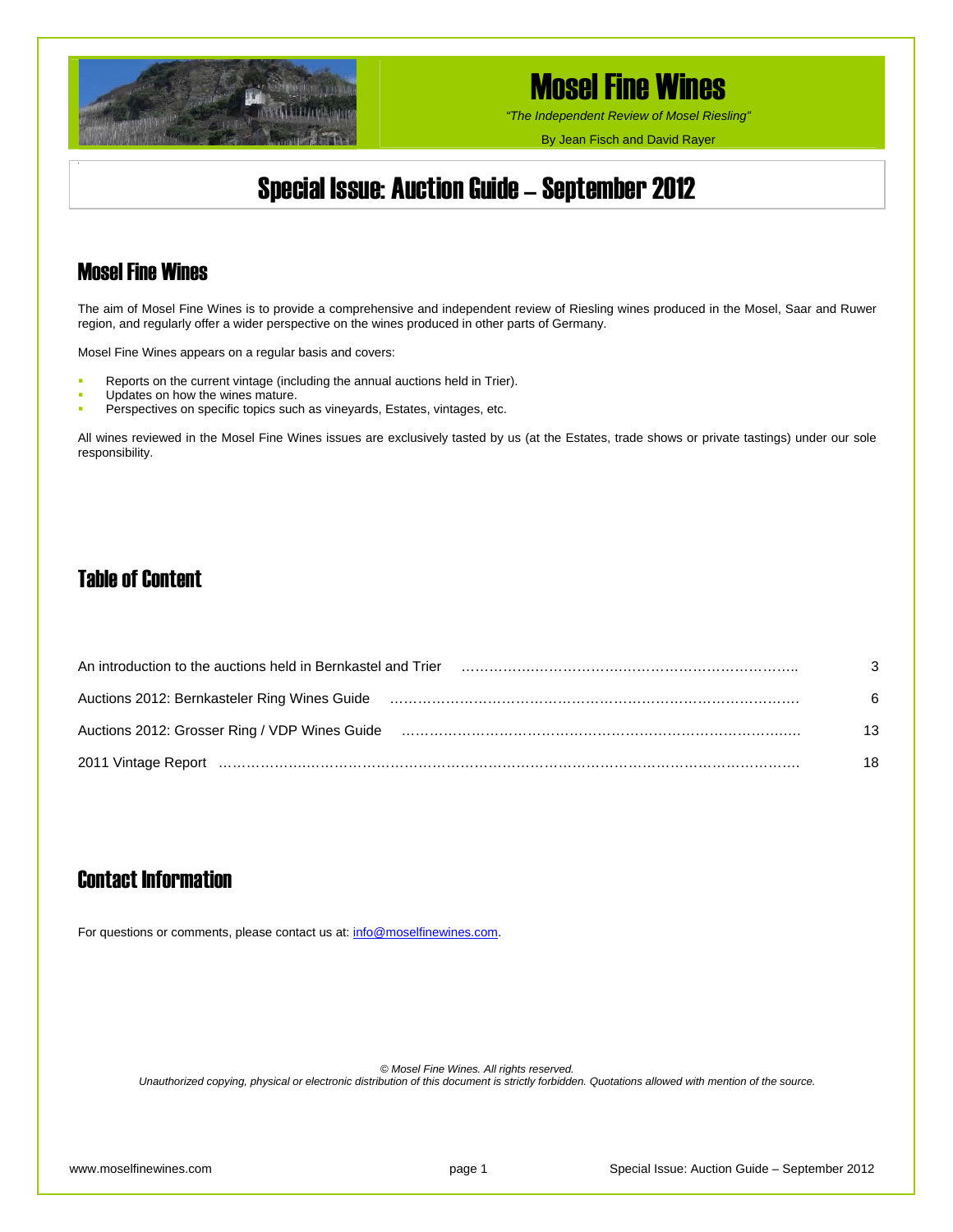

*"The Independent Review of Mosel Riesling"* 

By Jean Fisch and David Rayer

## **Principles**

### Drinking window

- The drinking window provided refers to the maturity period: Mosel Riesling has a long development cycle and can often be enjoyable for 20 years and more. Like great Bordeaux or Burgundy, the better Mosel Riesling generally goes through a muted phase before reaching its full maturity plateau. At the end of each tasting note, we provide a drinking window, which refers to our estimation of the maturity period for the wine. This maturity period consists of the 'fruit' and 'terroir' phases defined in our introduction on Maturing Mosel (which can be found [here\)](http://www.moselfinewines.com/MaturingMosel.htm).
- Without further reference, all wines are assumed to have in addition a drinking window of 1-3 years after the vintage: Top Mosel Riesling is also extremely enjoyable in its primary fruit phase, which typically lasts 1-3 years after the vintage. This primary fruit drinking window always applies and is therefore not referred to in each individual tasting note.

### Scoring Approach

The use of scores to evaluate a wine is often debated and has its advantages (communicating a perspective) and its disadvantages (in particular in reducing such a complex and fascinating matter as Riesling wine to a number). We believe that the advantages outweigh the drawbacks as long as a score is put in perspective of a tasting note and all our scores should be seen in that context.

We believe that Riesling is not about "more is better" but rather about seeking a combination of the following:

- Intrinsically complex and balanced: Great Riesling should be complex and multi-layered, and offer a perfect balance between acidity, flavor intensity and alcohol as well as sweetness for wines with some residual sugar.
- Expression of a terroir: Any wine should carry the signature of its unique terroir into the bottle. An Ürziger Würzgarten should not taste like a Scharzhofberger or vice-versa.
- True to its wine style: German Riesling has the incredible richness of coming in different styles, which vary in terms of degrees of residual sugar or in terms of flavor profile and intensity (i.e. Kabinett, Spätlese, Auslese, etc.). Great Riesling should glorify its declared style.

A great Kabinett, which remains true to its style, can therefore get a higher score than, say, an average Spätlese or Auslese.

We rely on a 100 point scale with the following overall principles:

| 95-100          | <b>Classic:</b> A true classic that sets the standards for its style and terroir. Only few wines make it into this "super-class" of<br>Riesling and no stone should be left unturned to find them. |
|-----------------|----------------------------------------------------------------------------------------------------------------------------------------------------------------------------------------------------|
| 90-94           | <b>Outstanding:</b> Stands out as distinctive example of its style and terroir. It will offer immense pleasure and should be<br>actively looked out for.                                           |
| 85-89           | Good to very good: Is a good to very good wine with special qualities. It will be delicious and is worthy of any cellar,<br>especially if the price is right.                                      |
| 80-84           | Solid to good: Is technically correctly made and will be enjoyable in its simple solid way. Price is the key driver for<br>the decision to buy.                                                    |
| <b>Below 80</b> | <b>Not worth it:</b> Does not show any distinction and may even have some flaws. Given the currently still quite reasonable<br>price level for Mosel Riesling, there is no reason to bother.       |

Riesling is an aromatic grape that rarely goes through malolactic fermentation. Therefore, bottling generally occurs six to nine months after the harvest, which allows us to generally taste bottled wines. Some wines may however not yet be bottled at the moment of our visit to Estates for our reports. In such an instance, we provide a tasting note based on a cask sample and only a score range (instead of a firm one).

### Nomenclature

Nomenclature: please note that we are using the following simplifying principles in any wine description:

- No Prädikat in the name of a wine means that it is bottled as QbA.
- GG stands for Grosses Gewächs and EG for Erstes Gewächs.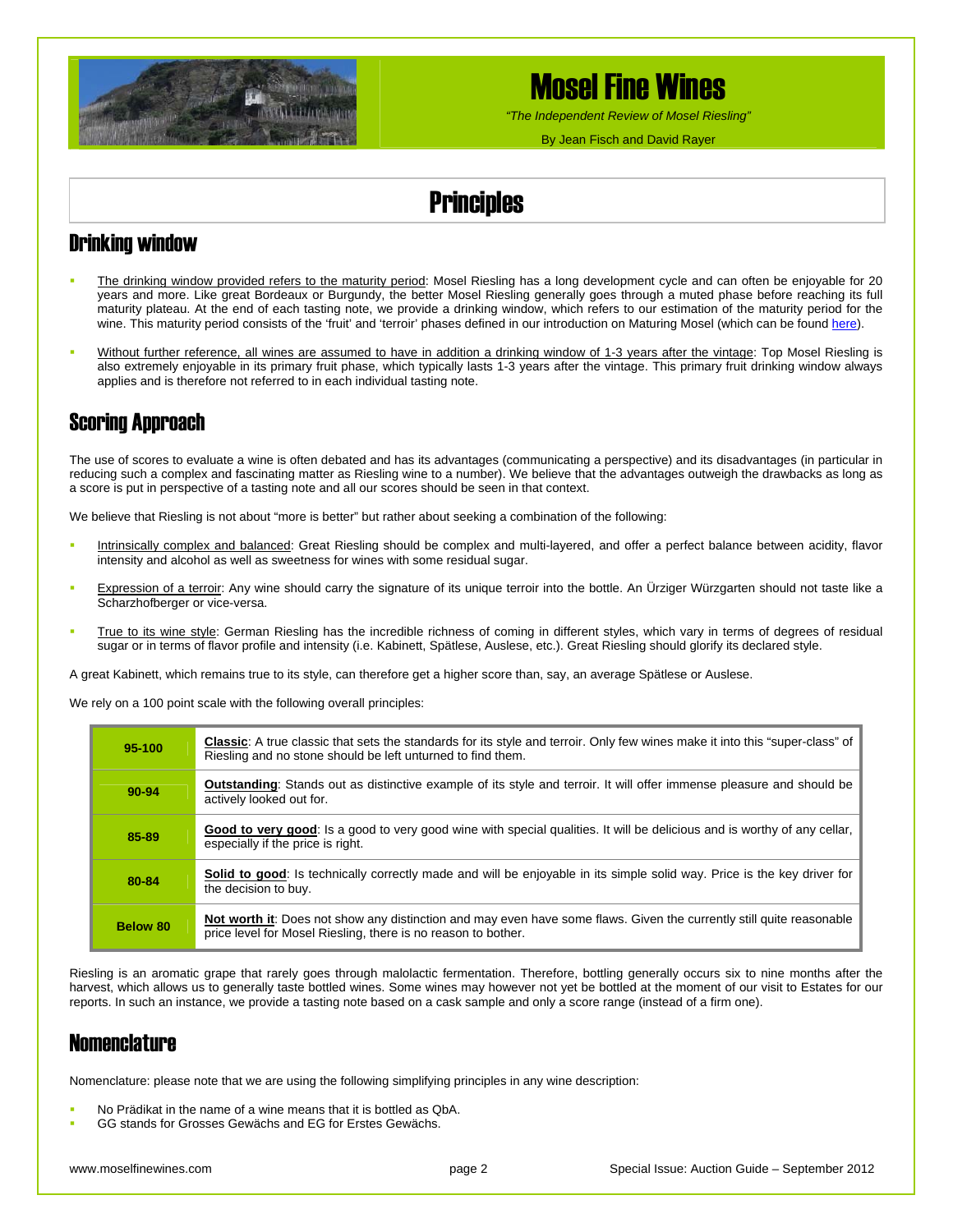

*"The Independent Review of Mosel Riesling"*

By Jean Fisch and David Rayer

### An introduction to the auctions held in Bernkastel and Trier

Every year, two winemaker associations in the Mosel, the Bernkasteler Ring and the Grosser Ring / VDP, each hold an auction at which the supposedly best casks of its members are auctioned off. These are always proposed in minute quantities.

We regularly get many questions about these auctions: What are these auctions? Which wines are being offered? Are they the same as those available in the shops? How can one participate? Etc.

We provide here some background information on these auctions including on their origins, how they work and what are the best buying strategies.

#### How did these auctions come about?

*The auctions were set up at the turn of the 20th century by grower associations to secure the traceability of their wines*.

In order to understand the annual auctions, one needs to go back to the 19th century and have a look at how the wines were sold at the time. The wine trade in Germany was very much dominated by wealthy and powerful merchant houses. They went to the Estates, purchased wines in casks and had these transferred to their own cellars for bottling and delivery to their customers in Europe and worldwide. The demand for top German wines was immense, the prices very high and the inevitable happened: Some merchant houses could not resist the temptation and started to 'fiddle around' (blending wines, adding sweetening products, etc.). To address this problem, leading growers in different parts of the Mosel started to organize themselves into grower associations and committed themselves to some stringent practices to ensure the quality of their wines:

- Produce only *Naturrein* wines, i.e. wines without any addition of sugar (be it as sweetener or for chaptalization).
- Sell their wines only through the auctions organized by their grower association.
- Bottle the wines at the Estate with an original Estate cork to ensure the traceability of the product.

Commercial considerations most certainly also played a role in setting up these grower associations, be it only to improve their bargaining power with respect to the mighty merchants.

*For much of the first half of the 20th century, auctions were to be the standard approach for selling wines, with commissioners as middlemen*. Until the 1930s, all casks produced by a member of such a grower association were exclusively sold at auctions and this meant that such auctions were organized several times per year. Estates sold only full casks at auction. While this is not an issue for lesser wines, it proved more problematic for top casks of Auslese because the price and demand were often too much to handle for a single buyer. Here, 'commissioners' came into play as middlemen. They would buy the casks on behalf of several buyers and organize the orders between them. For instance, a famous cask of 1911er Ayler Kupp feinste Auslese auctioned off in the 1920s went to the Waldorf-Astoria Hotel in New York, another part to a prince in Sweden and the remainder to private English customers.

#### *With the development of direct sales, the auctions became an annual event dedicated to selling off selected high quality wines only*.

As of the 1930s, leading Estates started to market their wines directly and to use the auctions only to sell their finest casks. With time, the smaller quantities on offer led the grower associations to reduce the number of auctions to one per year. The fact that better casks were supposed to be sold off at the auction required makers to introduce some differentiations between casks sold directly (via merchants) and those sold via the auction. Consequently, a sticker with the year and location of the auction was added on all auction bottles to distinct them from regular ones (more on how to recognize auction bottles in the last part of this introduction).

#### *Two annual auctions take place today in the Mosel.*

Many grower associations were operating at the turn of the 20th century, each holding its own auctions. These were gradually to merge to leave only two such grower associations today:

- The Bernkasteler Ring: It was set up by five growers as *Vereinigung der Weingutsbesitzer der Mittelmosel* in 1899 and was holding its biannual auctions in the casino in Bernkastel. In 1978, it merged with the *Naturwein-Versteigerungsgesellschaft Trier* (another grower association set up in 1911) and subsequently took its current name. It is sometimes referred to as the *Kleiner Ring*, i.e. the 'Small Ring', in opposition to the Grosser Ring here below.
- The Grosser Ring / VDP: This grower association, originally called *Trierer Verein der Weingutsbesitzer Mosel-Saar-Ruwer*, was set up in 1908. It merged three grower associations (one in the Middle Mosel, one in the Saar and the association of catholic Estates in Trier). Given that it had 56 members at its inception, it was referred to as *Grosser Ring*.

Today, each of these two grower associations organizes one auction per year. The one of the Bernkasteler Ring takes place at Nell's Park hotel while the auction organized by the Grosser Ring / VDP takes place at the Europahalle in Trier.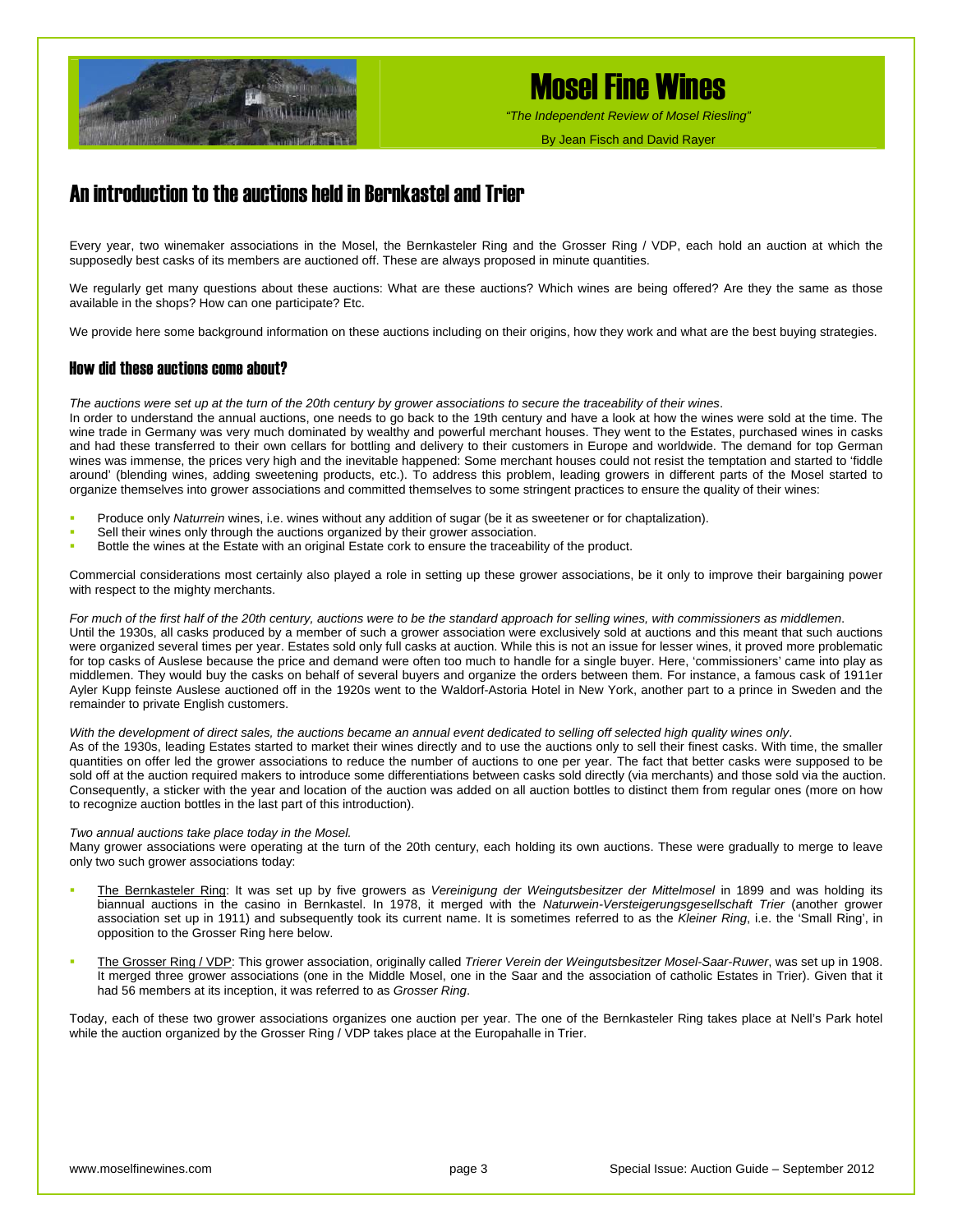

*"The Independent Review of Mosel Riesling"*

By Jean Fisch and David Rayer

#### How are the auctions working today?

#### *Auctions are held annually in September.*

They are held once a year on two consecutive days in the second half of September. The Bernkasteler Ring traditionally holds its auction on a Thursday and the Grosser Ring / VDP on the subsequent Friday. In 2012, these auctions will take place on September 20 and 21.

#### *Auctions are open to the public and professionals.*

Both auctions are open to the public with the possibility to taste the wines in the morning. The wines are then auctioned off in the afternoon in a socalled 'wet auction', i.e. the wines are served again while they are being auctioned off (this is not the case of course for some rare old bottles such as the 1999er Egon Müller Scharzhofberger Riesling Trockenbeerenauslese auctioned off in 2011).

#### *In general, only special casks of the finest wines (not sold via traditional sales channels) are brought to the auctions.*

Still today, the wines that are being sold off remain a major source of confusion, even to the most experienced Mosel wine lovers. In principle, each Estate has the freedom to decide which wine(s) to auction off: A young wine, a mature one, a special cask, etc. The only restriction is that any BA, TBA or Eiswein has to have seen at least two winters (i.e. 2 years old) before going to auction. For the rest, every winemaker has a free hand. In practice however, growers want to bring their best wines to the auctions and the following rules of thumb generally hold true for the Mosel auctions:

- Only special wines from special casks (i.e. with a distinct AP number) are brought to the auctions. These wines are therefore not available via traditional sales channels (although some Estates may offer them ex-cellar at the hammer price after the auction). On an exceptional basis, some Estates may bring unique mature rarities to the auctions (such as the bottle of 1971er Graacher Domprobst Riesling BA sold by the Willi Schaefer Estate in September 2010) that could have been sold via regular channels upon release.
- Any Kabinett, Spätlese or Auslese brought to the auctions is likely to be from the latest vintage (i.e. from the 2010 vintage for the auctions to be held in September 2011).
- The practice varies more widely what concerns BA, TBA or Eiswein bottlings. Some Estates tend to bring them to the auctions immediately after the minimum two years period (such as S.A. Prüm). Other Estates prefer to let them mature somewhat in their cellars before bringing them to the auctions. For instance, Egon Müller only sold the 1997er Scharzhofberger Riesling TBA and Joh. Jos. Prüm the 1994er Wehlener Sonnenuhr Riesling BA at the auction held in September 2008.
- Most wines are fruity-styled even though some producers from the Bernkasteler Ring now also propose some off-dry (Feinherb) or dry wines.

#### *Private individuals as well as professionals can bid at these auctions.*

Technically speaking, only the accredited commissioners are actually allowed to bid at these auctions. However, anyone who wishes to acquire some bottles at these auctions can do so by placing bids with their wine merchant / importer (if they offer this service) or by contacting directly one of the accredited commissioners. Bids are put in the form of '*I want X bottles of wine so-and-so for up to €Y hammer price per bottle*'. After the auctions, the commissioners will contact the successful bidders for payment and shipment.

As far as we know, commissioners can ship directly to any resident within the European Union (wine lovers may still choose for easiness to work via a wine merchant / importer to avoid the logistics hassle). For bidders from outside the EU (and in particular in the United States and Canada), particular shipping / importing restrictions may apply and it is advisable to contact a commissioner or your wine merchant / importer to check how this is best organized. We provide here below the links to the lists of accredited commissioners for the two auctions (note that there are some differences between the two lists):

List of commissioners for the [Bernkasteler Ring auction](http://www.bernkasteler-ring.de/images/die_kommissionaere.pdf)<br>
List of commissioners for the [Grosser Ring auction](http://www.vdp.de/de/vdp-weinversteigerungen/kommissionaere)

The end price paid for the wines will be composed of the hammer price, to which one needs to add a commission fee (a few percentage of the hammer price) for the accredited commissioners, shipping costs as well as any import duties and VAT (or sales tax).

#### What is the best buying strategy? Should one buy auction wines?

#### *Auction wines represent the pinnacle of Mosel Riesling.*

We have personally been avid buyers of auction wines for many years as these bottlings represent for us the essence of Mosel Riesling greatness. Simply put: Not all auction wines are magical but our greatest Mosel wine memories have all come from auction wines (at least from those Estates that are members of the two grower associations).

#### *Auction wines are not cheap and often sell at a significant premium.*

The quantities of wines brought to the auctions are minute. They can go up to a few hundreds bottles for some Spätlese bottlings but sometimes not exceed 24-36 bottles for rare TBA ones. It is therefore not surprising that these wines can be very, very expensive. The price of a Spätlese or Auslese auction bottling can sometimes be three times that of an equivalent regular bottling. Prices paid for rare TBA can easily exceed €1,000 per bottle (before taxes, commissions, etc.)!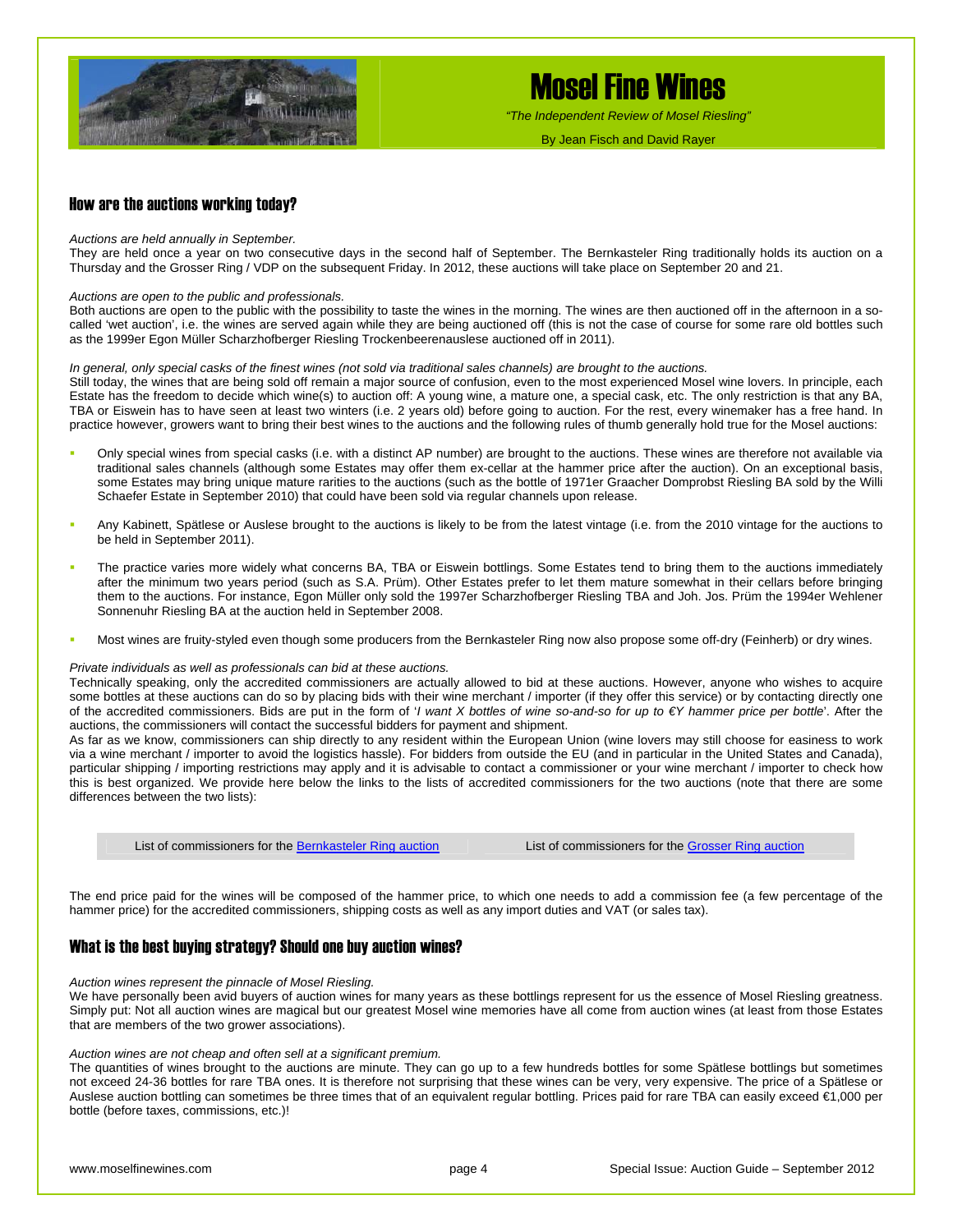

*"The Independent Review of Mosel Riesling"*

*Some relative bargains can however be made, which allow one to get the 'best of Mosel' at reasonable prices.* 

While auction wines are hardly cheap, some of these wines can be relative bargains. There is no wine that represents a systematic bargain every year, but each year, some bottlings sell for hardly more than regular wines. In 2008 for instance, this was the case for the great 2007er Geltz-Zilliken Saarburger Rausch Auslese. In particular, such relative bargains can be made at the Bernkasteler Ring auction, which seems to get less international exposure and very often offers the opportunity to acquire great wines at reasonable prices. For instance, the delicious 2009er Merkelbach Ürziger Würzgarten Spätlese went for only €8.20 (hammer price) in 2010.

#### *The question of whether the premium and effort of buying at auctions is worth it is therefore a very personal one.*

Anyone who 'only' seeks a good Mosel wines for everyday drinking is probably best served by buying regular (i.e. non-auction) wines from his favorites Estates. However, anyone seriously interested in Mosel Riesling should make the effort to get hold of some of these auction gems. In addition, lovers of BA, TBA and Eiswein often have no choice but to go through the auctions to be able to get their hands on some of the finest examples by say Joh. Jos. Prüm, Egon Müller or Knebel as these Estates generally only sell these wines through auctions.

*Auction bottles do not necessarily need to be acquired at the auction itself: Some Estates and wine merchants / importers offer them also later.*  While being made in minute quantities, auction wines can be found on the open market. Our experience is that many leading merchants / importers specialized in German wines throughout the world often acquire some auction wines to enhance their catalogue (either immediately or for release after some years). Also, some Estates offer the possibility to acquire their auction wines at the Estate after the auction, usually at or close to the hammer price. Going for this secondary market can therefore be an alternative option to acquire some of these auction wines, and one that does not require the hassle of putting bids and importing wines.

#### How do I recognize auction bottlings on the open market?

*In principle, all auction bottles carry a round sticker to distinguish them from regular ones.* 

In order to differentiate them from regular wines, auction bottlings do carry a round sticker, usually stuck to a corner of the label with the indication "auctioned off at the auction held on date [so-and-so]". As an image speaks more than a thousand words, we have attached pictures of recent auction bottles.



*In practice, not all auction bottles do carry a sticker and then only the AP number can help out.* 

In principle, Auction wines should be easy to identify in a shop. In practice though, things may not necessarily be as straightforward as it seems as several Estates offer these wines ex-cellar after the auction (of course at auction prices or higher). Over the years, our experience has been that these auction bottlings do generally not carry any 'auction sticker'. In that case, the only way to know whether a bottle is an auction one is to check the AP numbers.

*AP numbers may be not very consumer friendly but a little effort may allow one to make some bargains.* 

While this may not be very consumer friendly (who keeps track of AP numbers?), it may be worth the effort and can reward one with some nice bargains. Indeed, auction wines do appear now and then on the secondary market. However, as these wines are not widely distributed, their singular value is often not recognized and these wines sell for not much more than their regular equivalent. Savvy Riesling lovers can therefore make some nice bargains… if they can recognize these wines on the open market.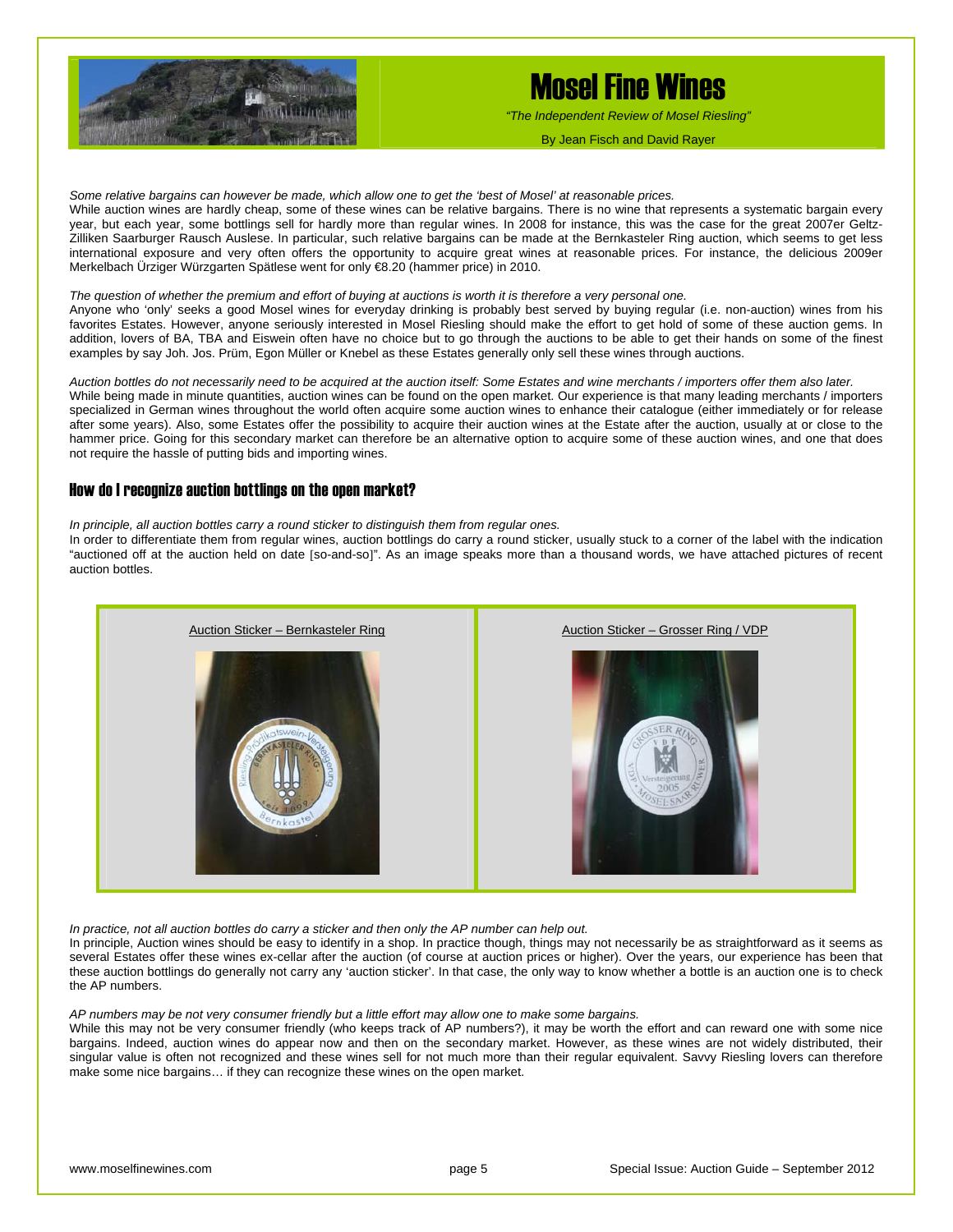

*"The Independent Review of Mosel Riesling"*

By Jean Fisch and David Rayer

### Auctions 2012 : Bernkasteler Ring Wines Guide

#### **Overview**

We provide here a review of wines that will be auctioned off by the Bernkasteler Ring on September 20, 2012 and that we can recommend on quality grounds. This includes wines from the following Estates (presented in alphabetic order):

| <b>Bastgen</b>              | Monzel             |                                                            |
|-----------------------------|--------------------|------------------------------------------------------------|
| <b>Bauer</b>                | Mülheim            | Koblenz<br><b>Rhine</b>                                    |
| von Beulwitz                | Mertesdorf         | le sign                                                    |
| <b>Ernst Clüsserath</b>     | <b>Trittenheim</b> |                                                            |
| <b>Clüsserath-Eifel</b>     | <b>Trittenheim</b> |                                                            |
| <b>Martin Conrad</b>        | <b>Brauneberg</b>  | <b>Mosel</b><br>Pommern                                    |
| <b>Reinhold Franzen</b>     | <b>Bremm</b>       |                                                            |
| Leo Fuchs                   | Pommern            | Cochem <sup>'</sup><br>Bremm                               |
| <b>Albert Gessinger</b>     | Zeltingen          | Zell-Merl                                                  |
| Kallfelz                    | Zell-Merl          |                                                            |
| Karp-Schreiber              | Brauneberg         | Ürzig<br>Graach<br>Zeltingen<br>Weble<br><b>Bernkastel</b> |
| <b>Kees-Kieren</b>          | Graach             | Monzel ·<br>Mülheim<br><b>Brauneberg</b><br>Kesten ●       |
| <b>Heribert Kerpen</b>      | Wehlen             | Piesport<br>Trittenheim                                    |
| Lehnert-Veit                | Piesport           | Klüsserath<br>Leiwen                                       |
| <b>Carl Loewen</b>          | Leiwen / Longuich  |                                                            |
| <b>Alfred Merkelbach</b>    | Ürzig              | ertes<br>$\sf{Trier}$                                      |
| <b>Markus Molitor</b>       | Wehlen             |                                                            |
| <b>Paulinshof</b>           | Kesten             | Kanzem<br>$\mathcal{S}_{\Theta_{\mathcal{O}_j}}$           |
| Dr. Pauly-Bergweiler        | <b>Bernkastel</b>  |                                                            |
| Rebenhof                    | Ürzig              |                                                            |
| <b>FJ Regnery</b>           | Klüsserath         |                                                            |
| <b>Johann Peter Reinert</b> | Kanzem             |                                                            |
| St. Nikolaus-Hospital       | <b>Bernkastel</b>  | 10 km                                                      |
| <b>Bernhard Werner</b>      | Leiwen             |                                                            |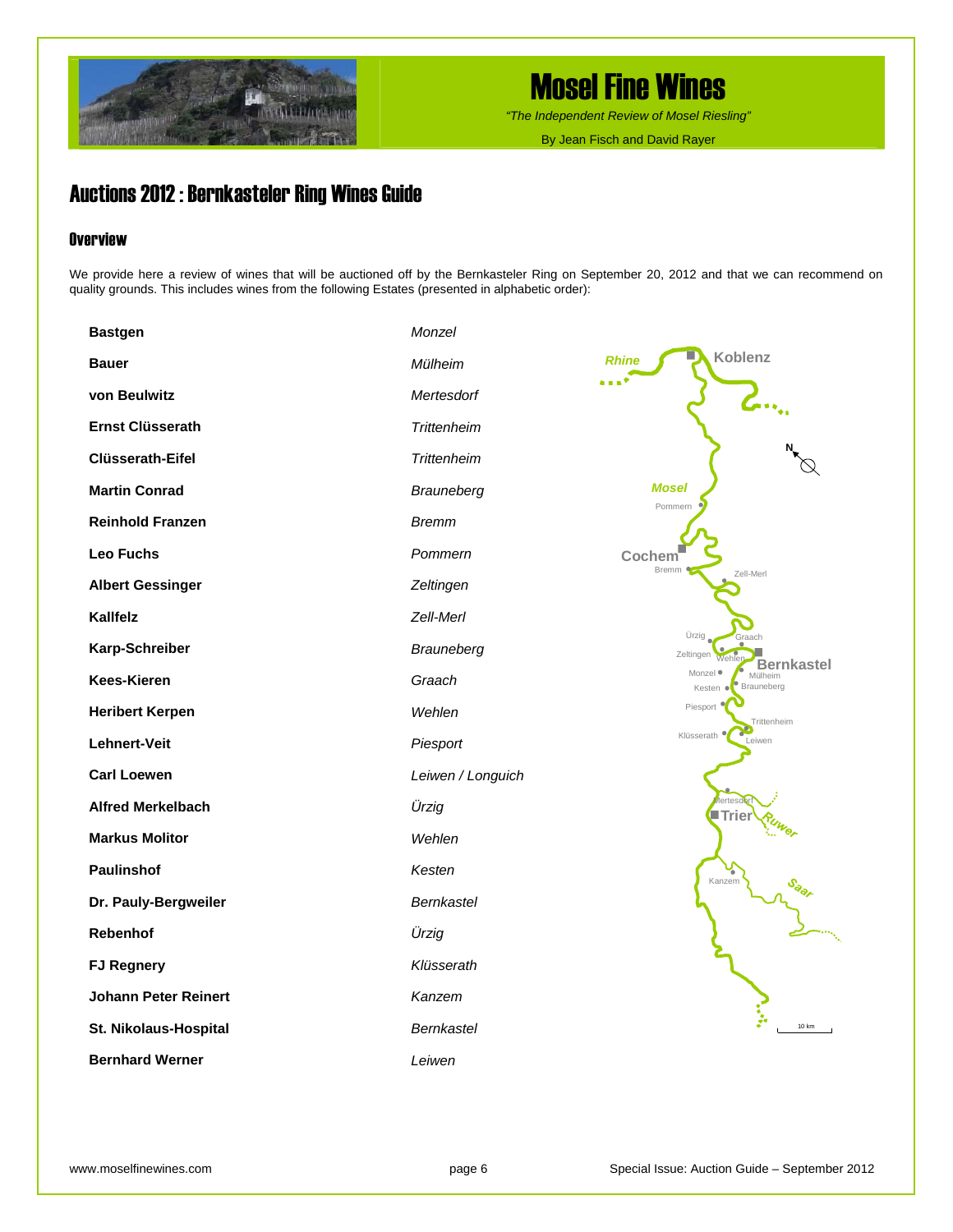

*"The Independent Review of Mosel Riesling"*

By Jean Fisch and David Rayer

#### Tasting Notes by Estates

| <b>Weingut Bastgen</b> |         |                                                   |                |    |
|------------------------|---------|---------------------------------------------------|----------------|----|
| 2010er                 | Bastgen | Kestener Paulinshofberg Riesling Auslese<br>11 12 | <b>Auction</b> | 94 |

This is a cracker of a wine! It offers a show-stopper and beautifully complex nose of coconut, peach, banana and pineapple. The feel on the palate is just out of this world, with a great creamy feel wrapped in a lively kick of acidity (even if it is relatively moderate for a 2010). The finish is richly perfumed, fruity and incredibly juicy for such a high-end wine. This is gorgeous stuff! 2018-2030

| <b>Weingut Bauer</b> |            |                                       |       |          |    |
|----------------------|------------|---------------------------------------|-------|----------|----|
|                      |            |                                       |       |          |    |
| 2011er               | Bauer<br>. | Mülheimer Elisenberg Riesling Auslese | $-12$ | Auction. | 90 |

Already quite golden in color, this opens up to a touch of volatile acidity which gives quickly way to rich scents of ripe white and yellow fruits. Despite the opulence, the wine is comparatively focused on the palate and leaves a clean feeling of honeyed fruits in the medium long finish. 2016- 2031

#### Weingut Erben von Beulwitz

| 1000 <sub>0</sub> | ieulwitz | ***<br>Rieslind<br>Auslese<br> | ' OL | o۰<br>- |
|-------------------|----------|--------------------------------|------|---------|
|                   |          |                                |      |         |

This wine was first auctioned off in 2000 and the Estate offers some additional bottles at auction this year. This offers a great nose of ripe juicy fruits including mirabelle and superb notes of hay and mint. The wine leaves a spectacular feel on the palate, with great freshness and superbly wellintegrated creamy feel in the finish. This is just plain gorgeous and shows even slightly better than at our 1999 retrospective of two years ago. Now-2019

| 2011er | <b>Beulwitz</b><br>von<br>rnen | . Alte '<br>: Reben<br>. Rieslino<br>'chen<br>Auslese<br><b>Nies</b><br>Yacala.<br>л.<br>- 11 | 04 | uctioi | 92 |
|--------|--------------------------------|-----------------------------------------------------------------------------------------------|----|--------|----|
|        |                                |                                                                                               |    |        |    |

This offers a great nose of pear, pineapple, passion fruit and melon. The wine is comparatively rich (by this Estate's standards) on the palate but offers a great long finish. This is a very attractive wine made in an elegant feine Auslese style. 2021-2041

| , 2011er | Erben von Beulwitz | Kaseler Nies'chen Riesling Spätlese Feinherb<br>09 12 | Auction | 88- |
|----------|--------------------|-------------------------------------------------------|---------|-----|
|----------|--------------------|-------------------------------------------------------|---------|-----|

This offers a simple but satisfying nose of pear, grapefruit and mint with a nice spicy feel on the palate. The finish is not terribly long but wellfocused. As so many Feinherb from the 2011 vintage, this is best laid away for a few years for it to integrate the noticeable sweetness. It could then turn out to be an outstanding effort. 2014-2021

|        | Weingut Ernst Clüsserath |                                            |       |                |    |
|--------|--------------------------|--------------------------------------------|-------|----------------|----|
|        |                          |                                            |       |                |    |
| 2011er | Ernst Clüsserath         | Trittenheimer Apotheke Riesling Auslese ** | 16 12 | <b>Auction</b> | 91 |

Made with 9.5% of alcohol, this greets one with attractive notes of fruits (peach, pear and grapefruit) and smoke. It offers a rich but nicely complex feel on the palate as well as clean and delicately honeyed scents in the finish. This is quite nicely made. 2016-2026

|        | <b>Weingut Clüsserath-Eifel</b> |                                                    |                |    |
|--------|---------------------------------|----------------------------------------------------|----------------|----|
| 2011er | Clüsserath-Eifel                | Neumagener Rosengärtchen Riesling Auslese<br>12 12 | <b>Auction</b> | 90 |

This offers a direct feel of pineapple, whipped cream and spices on the nose. The wine is delicately light and fresh on the palate and this feeling of restrained roundness carries right through the finish, which proves long and comparatively complex. This is a gorgeous wine which shines through its immediate appeal. 2016-2026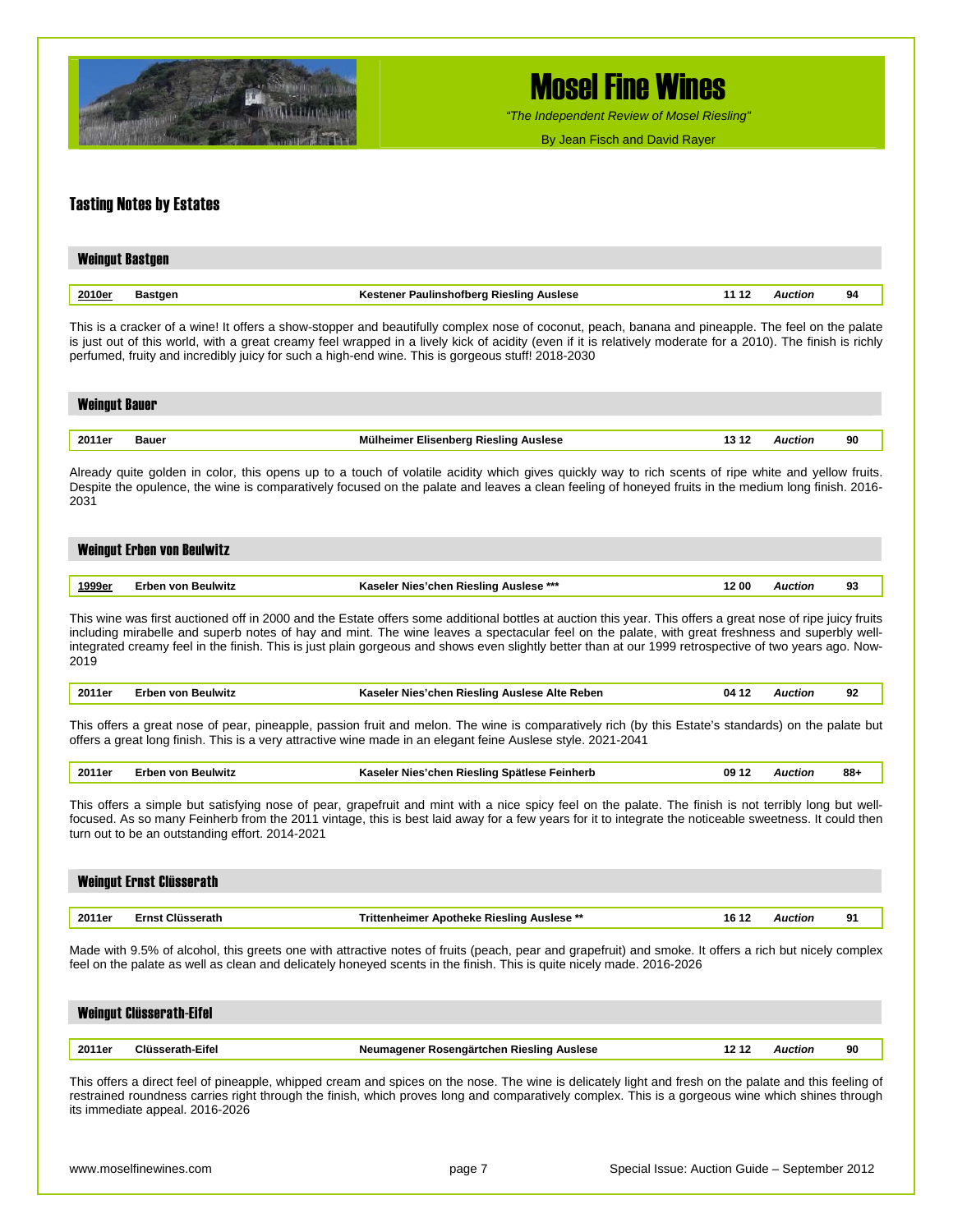

*"The Independent Review of Mosel Riesling"*

By Jean Fisch and David Rayer

| 2011er                  | <b>Clüsserath-Eifel</b>         | Leiwener Laurentiuslay Riesling Spätlese                                                                                                                                                                                                                                                                                                                                                                                                 | 11 12  | <b>Auction</b> | 91 |
|-------------------------|---------------------------------|------------------------------------------------------------------------------------------------------------------------------------------------------------------------------------------------------------------------------------------------------------------------------------------------------------------------------------------------------------------------------------------------------------------------------------------|--------|----------------|----|
|                         |                                 | This offers a quite juicy and spicy feel of pear, vanilla, mirabelle and grapefruit. The wine is quite powerful (more of Auslese dimension) on the<br>palate but a nice acidic feel kicks in in the finish, leaving a nice sense of freshness. This is very nicely made. 2016-2026                                                                                                                                                       |        |                |    |
| 2011er                  | <b>Clüsserath-Eifel</b>         | <b>Riesling Fährfels</b>                                                                                                                                                                                                                                                                                                                                                                                                                 | 21 12  | <b>Auction</b> | 89 |
|                         |                                 | This wine is made from a prime parcel in the Trittenheimer Apotheke planted with over 100 years old un-grafted vines. This offers a most attractive<br>nose of pear, grapefruit, gooseberry and delicately perfumed herbs. The feel on the palate is rich, soft and yet focused. The wine then develops a<br>slightly broader side in the finish. This opulent expression of Fährfels should age gracefully over a good decade. Now-2021 |        |                |    |
|                         | <b>Weingut Martin Conrad</b>    |                                                                                                                                                                                                                                                                                                                                                                                                                                          |        |                |    |
| 2010er                  | <b>Martin Conrad</b>            | <b>Brauneberger Juffer Riesling Feinherb GK</b>                                                                                                                                                                                                                                                                                                                                                                                          | 15 11  | <b>Auction</b> | 88 |
|                         |                                 | This off-dry wine offers a slightly broad but comfortable nose of pear, pineapple smoke and almond-driven reduction. This gives way to big, juicy<br>and exotic flavors on the palate. The finish is nice and easy. Now-2016                                                                                                                                                                                                             |        |                |    |
|                         | <b>Weingut Reinhold Franzen</b> |                                                                                                                                                                                                                                                                                                                                                                                                                                          |        |                |    |
| 2011er                  | <b>Reinhold Franzen</b>         | <b>Bremmer Calmont Riesling</b>                                                                                                                                                                                                                                                                                                                                                                                                          | 03 12  | <b>Auction</b> | 89 |
|                         | <b>Weingut Leo Fuchs</b>        | power. The finish is firm, structured and overall quite enjoyable. Now-2017                                                                                                                                                                                                                                                                                                                                                              |        |                |    |
| <u> 2002er</u>          | Leo Fuchs                       | <b>Pommerner Zeisel Riesling Auslese</b>                                                                                                                                                                                                                                                                                                                                                                                                 | 11 03  | <b>Auction</b> | 92 |
| 2027                    |                                 | This is a great effort by this Estate! The wine offers a gorgeous nose of yellow peach, pear, spices and herbs. It delivers these flavors with a great<br>touch of creamy acidity on the palate. The finish is slightly broad but very elegant and refreshing, leaving a delicately honeyed after-taste. Now-                                                                                                                            |        |                |    |
|                         | <b>Weingut Albert Gessinger</b> |                                                                                                                                                                                                                                                                                                                                                                                                                                          |        |                |    |
| 2011er                  | <b>Albert Gessinger</b>         | Zeltinger Sonnenuhr Riesling Auslese *** Alte Reben                                                                                                                                                                                                                                                                                                                                                                                      | 09 12  | <b>Auction</b> | 92 |
|                         |                                 | This BA-styled wine offers rich and ripe notes of quince, date, pear and spices. The wine is however superbly playful on the palate and leaves a<br>great feeling of controlled power in the juicy finish. This is an outstandingly well-made Auslese lange GK wine! 2021-2041                                                                                                                                                           |        |                |    |
| <b>Weingut Kallfelz</b> |                                 |                                                                                                                                                                                                                                                                                                                                                                                                                                          |        |                |    |
| 2005er                  | Kallfelz                        | Merler Königslay-Terrassen Riesling Trockenbeerenauslese                                                                                                                                                                                                                                                                                                                                                                                 | 106 06 | <b>Auction</b> | 94 |
|                         |                                 | Already quite golden color, this offers a great nose of candied fruits, pineapple and apricot. The wine is superbly oily and yet focused on the palate<br>and offers a great long feel of candied fruits and cake. This is a very nice wine indeed! 2015-2040                                                                                                                                                                            |        |                |    |
| 2007er                  | Kallfelz                        | Merler Königslay-Terrassen Riesling Beerenauslese                                                                                                                                                                                                                                                                                                                                                                                        | 5708   | <b>Auction</b> | 93 |
|                         |                                 | This offers a very attractive rich and round nose driven by pineapple, quince and apricot. The wine is very nicely balanced on the palate and leaves<br>a clean and complex feel in the finish. This is a superb BA bottling. 2017-2037                                                                                                                                                                                                  |        |                |    |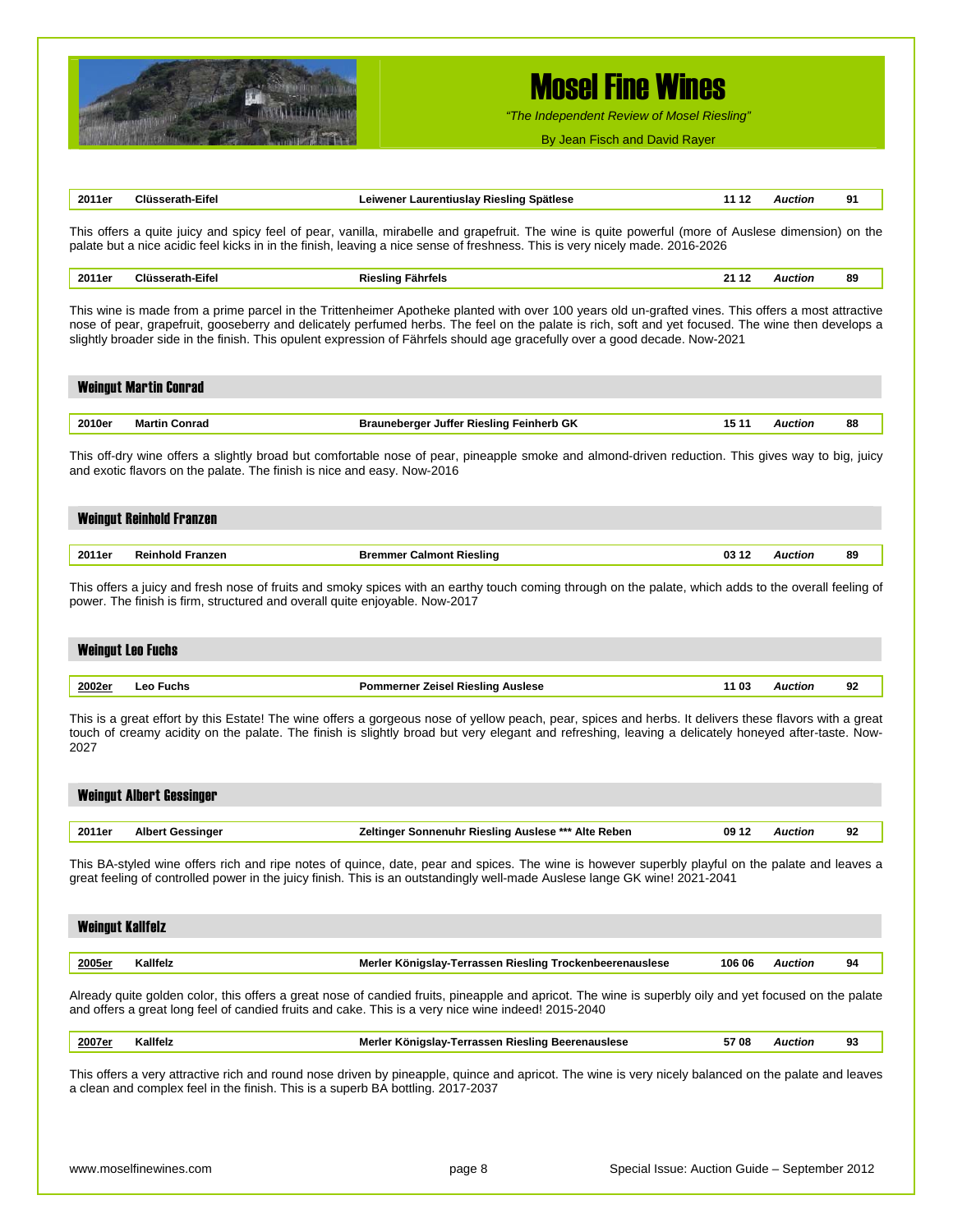

*"The Independent Review of Mosel Riesling"*

By Jean Fisch and David Rayer

|        | <b>Weingut Kanzlerhof</b>                                                        |                                                                                                                                                                                                                                                                                                             |       |                |       |
|--------|----------------------------------------------------------------------------------|-------------------------------------------------------------------------------------------------------------------------------------------------------------------------------------------------------------------------------------------------------------------------------------------------------------|-------|----------------|-------|
| 2011er | Kanzlerhof                                                                       | Mehringer Blattenberg Riesling Spätlese GK                                                                                                                                                                                                                                                                  | 13 12 | <b>Auction</b> | 91    |
|        |                                                                                  | This offers a rich Auslese-styled nose driven by yellow fruits and earthy herbs. This feeling of richness and opulence carries over onto the palate yet<br>the finish remains focused and comparatively structured, leaving a great scent of herbs in the after-taste. 2021-2036                            |       |                |       |
| 2011er | Kanzlerhof                                                                       | Mehringer Blattenberg Riesling Spätlese Feinherb                                                                                                                                                                                                                                                            | 1712  | <b>Auction</b> | 89    |
|        | elegantly herby feel in the long after-taste. This is very nicely made. Now-2016 | This offers a broad yet elegant nose of pear, peach, gooseberry, smoke and dried herbs. The wine is nicely balanced on the palate and leaves an                                                                                                                                                             |       |                |       |
|        | <b>Weingut Karp-Schreiber</b>                                                    |                                                                                                                                                                                                                                                                                                             |       |                |       |
| 1975er | Karp-Schreiber                                                                   | <b>Brauneberger Juffer-Sonnenuhr Riesling Auslese</b>                                                                                                                                                                                                                                                       | 1476  | <b>Auction</b> | 95    |
|        | Mosel Riesling! Now<br><b>Weingut Kees-Kieren</b>                                | silky and smooth. And all this leads to a delicately off-dry finish. This is a huge success and a wine which will delight lovers of perfectly well-matured                                                                                                                                                  |       |                |       |
| 2011er | Kees-Kieren                                                                      | Graacher Domprobst Riesling Auslese ***                                                                                                                                                                                                                                                                     | 26 12 | <b>Auction</b> | $93+$ |
| 2011er | Kees-Kieren                                                                      | Erdener Treppchen Riesling Spätlese **<br>This juicy Spätlese offers great flavors of smoke, pear and quince. This is marked by some CO2 on the palate and leaves a great mouth-watering<br>feel to the finish. This is a gorgeous Spätlese made in a direct and straightforward style. 2016-2026           | 22 12 | <b>Auction</b> | 90    |
|        | <b>Weingut Heribert Kerpen</b>                                                   |                                                                                                                                                                                                                                                                                                             |       |                |       |
| 2011er | <b>Heribert Kerpen</b>                                                           | <b>Wehlener Sonnenuhr Riesling Auslese ***</b>                                                                                                                                                                                                                                                              | 31 12 | <b>Auction</b> | 90    |
|        | fruits and a nice direct acidity-sweetness tension. 2016-2031                    | This BA-styled wine offers a rich and comparatively opulent nose of honey, apricot and dried fruits. The wine is nevertheless quite focused on the<br>palate, with a surprisingly good acidic backbone giving structure to the whole experience. The finish is clean and straightforward with good notes of |       |                |       |
| 2011er | <b>Heribert Kerpen</b>                                                           | Wehlener Sonnenuhr Riesling Spätlese*                                                                                                                                                                                                                                                                       | 26 12 | <b>Auction</b> | 89    |
|        |                                                                                  | This offers an attractive flowery nose of grapefruit, pineapple, apple and pear. The wine is quite subtle on the palate with comfortable and<br>straightforward notes of peach and honeyed pear. The finish is clean but the wine will require time to integrate its overt sweetness. 2021-2031             |       |                |       |
|        | <b>Weingut Lehnert-Veit</b>                                                      |                                                                                                                                                                                                                                                                                                             |       |                |       |
| 2003er | <b>Lehnert-Veit</b>                                                              | Piesporter Goldtröpfchen Riesling Auslese                                                                                                                                                                                                                                                                   | 03 04 | <b>Auction</b> | 88    |
|        | intense feel in the finish. Now-2017                                             | This wine was first auctioned off in 2004 and the Estate offers now some additional bottles at maturity. It offers a very attractive and delicately<br>undercooled nose of melon, hay and pineapple. The feel on the palate is juicy even if slightly earthy and the wine leaves a clean and medium         |       |                |       |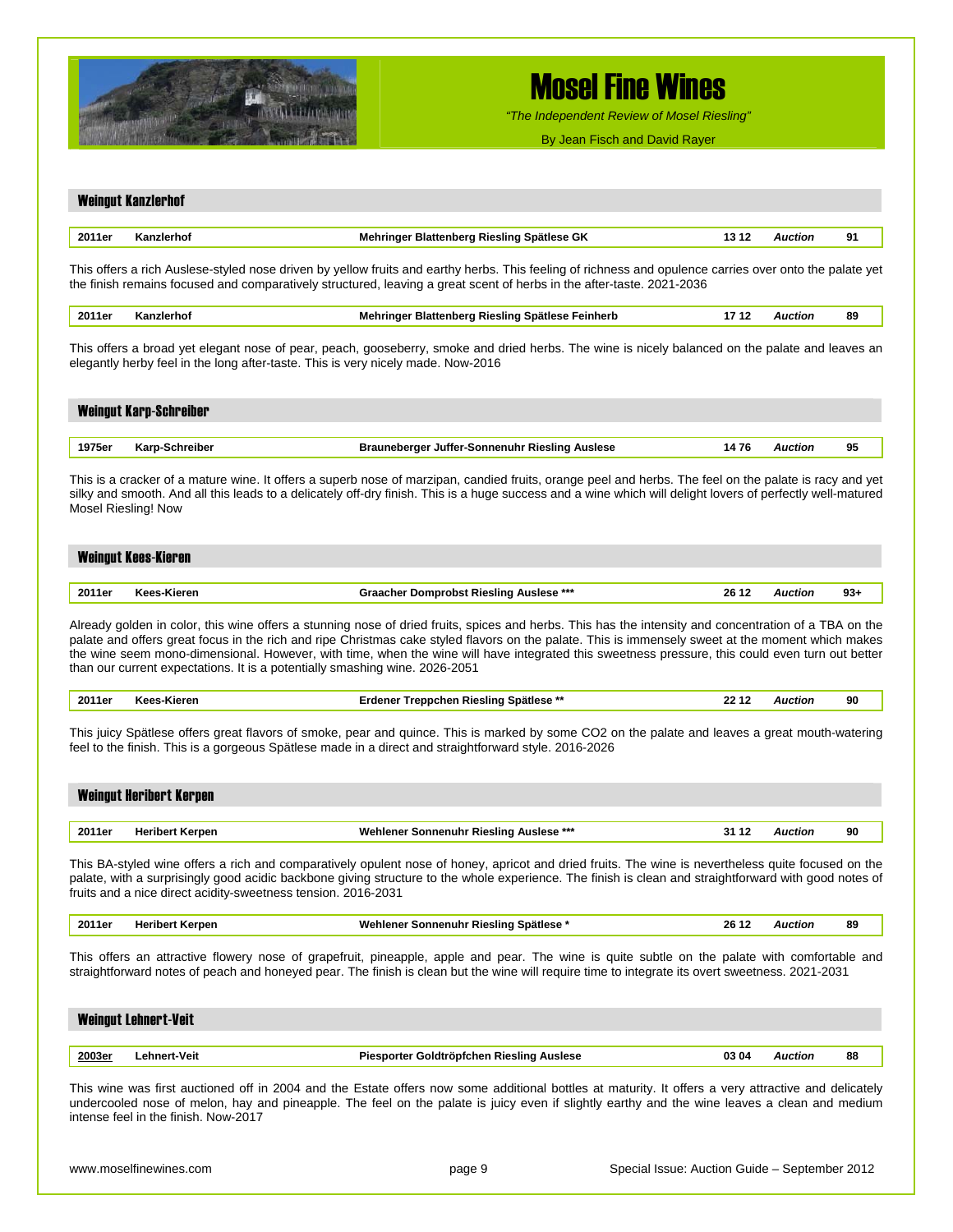

*"The Independent Review of Mosel Riesling"*

By Jean Fisch and David Rayer

### Weingut Carl Loewen **2010er Carl Loewen Longuicher Maximiner Herrenberg Riesling Beerenauslese 18 11** *Auction* **95**  A staggering nose of passion fruit and pineapple leads to a most wonderful creamy feel on the palate with some great notes of honey and flowers coming through. The wine comes over as rich, spicy, fruity and all this leads to a great multi-layered and nicely zesty finish. This is a gorgeously well-made BA! 2020-2050 **2011er Carl Loewen Longuicher Maximiner Herrenberg Riesling Auslese GK 26 12** *Auction* **94**  This offers a stunning nose of spices and yellow fruits including quince and pear. The feel on the palate is rich yet superbly flowery and complex despite an overall opulence in the structure. The finish is rich and ripe, but also wonderfully complex and airy. This is a great success! 2021-2041 Weingut Alfred Merkelbach **2011er Alfred Merkelbach Ürziger Würzgarten Riesling Auslese 18 12** *Auction* **92**  Made from parcels in the original Würzgarten and fermented with 9.5% of alcohol, this has gradually opened up over the year to deliver an incredible aromatic (almost Scheurebe in style) touch of cassis, smoke and herbs. The wine is playful and juicy on the palate and leaves a clean smoky feel in the finish. It is a great easy-drinking Auslese! 2016-2026 **2011er Alfred Merkelbach Ürziger Würzgarten Riesling Spätlese 13 12** *Auction* **89**  Despite the 9.5% of alcohol, this offers a just incredible nose of pear, mirabelle, gooseberry and slate-driven smoke. The wine is juicy and playful on the palate and leaves a great feel of fruits and minerals in the finish. This is gorgeous Auslese-styled yet medium-sweet wine. 2016-2026 Weingut Markus Molitor *NB: The Estate does not refer to the style of wine (dry-tasting, off-dry or fruity) on the label but defines this via the capsule color: white for dry, green for off-dry and golden for fruity-styled. In order to avoid any confusion, we add the color of the capsule in parenthesis in the description of each wine for all wines up to Auslese. Readers should be aware that this is neither found on the label nor referred to as such by the Estate internally.*  **2006er Markus Molitor Wehlener Sonnenuhr Riesling Trockenbeerenauslese \*\*\*** *Auction* **99**  Well, this is flirting with perfection with its stunning flavors of dried fruits, its glorious almond-driven spices and this incredibly juicy feel of apricot, candied lime and flowers. The wine is oily and yet airy on the palate and leaves a seemingly endless after-taste on the palate. This is glorious stuff. It is still on the sweet side and is really in need of many more years of bottle age. But this is one of those great wines which seems made for eternity. This is that impressive. 2026-2086+ **2010er Markus Molitor Zeltinger Sonnenuhr Riesling Auslese \*\*\* (Golden Capsule) 28 11** *Auction* **96**  This offers the drama of the best of high end wines from 2010, with its incredible combination of pineapple sorbet, passion fruit and smoky slate. The aromatics are just incredibly precise and focused and this despite a BA-level oiliness. The finish is really that of a top-end BA, with all the great complexity one expects from such a wine. This is a truly remarkable effort. 2021-2051 **2010er Markus Molitor Zeltinger Sonnenuhr Riesling Spätlese (Golden Capsule) 23 11** *Auction* **93**  This offers some delicate and elegant notes of citrusy fruits coupled with a touch of passion fruit and quite some smoky slate. The wine is very structured and focused on the palate and delivers a great fruity feel in the razor-sharp finish. This is a great wine in the making. 2018-2030 **2011er Markus Molitor Zeltinger Sonnenuhr Riesling Auslese \*\*\* (White Capsule) 42 12** *Auction* **(92-95)**  This dry wine offers a staggering nose of white peach, pear and a great creamy touch, both on the nose as on the palate. There is everything to make a great dry wine here with the aromatics, the texture and the balance of great dry Riesling. This is a stunner in the making! 2013-2026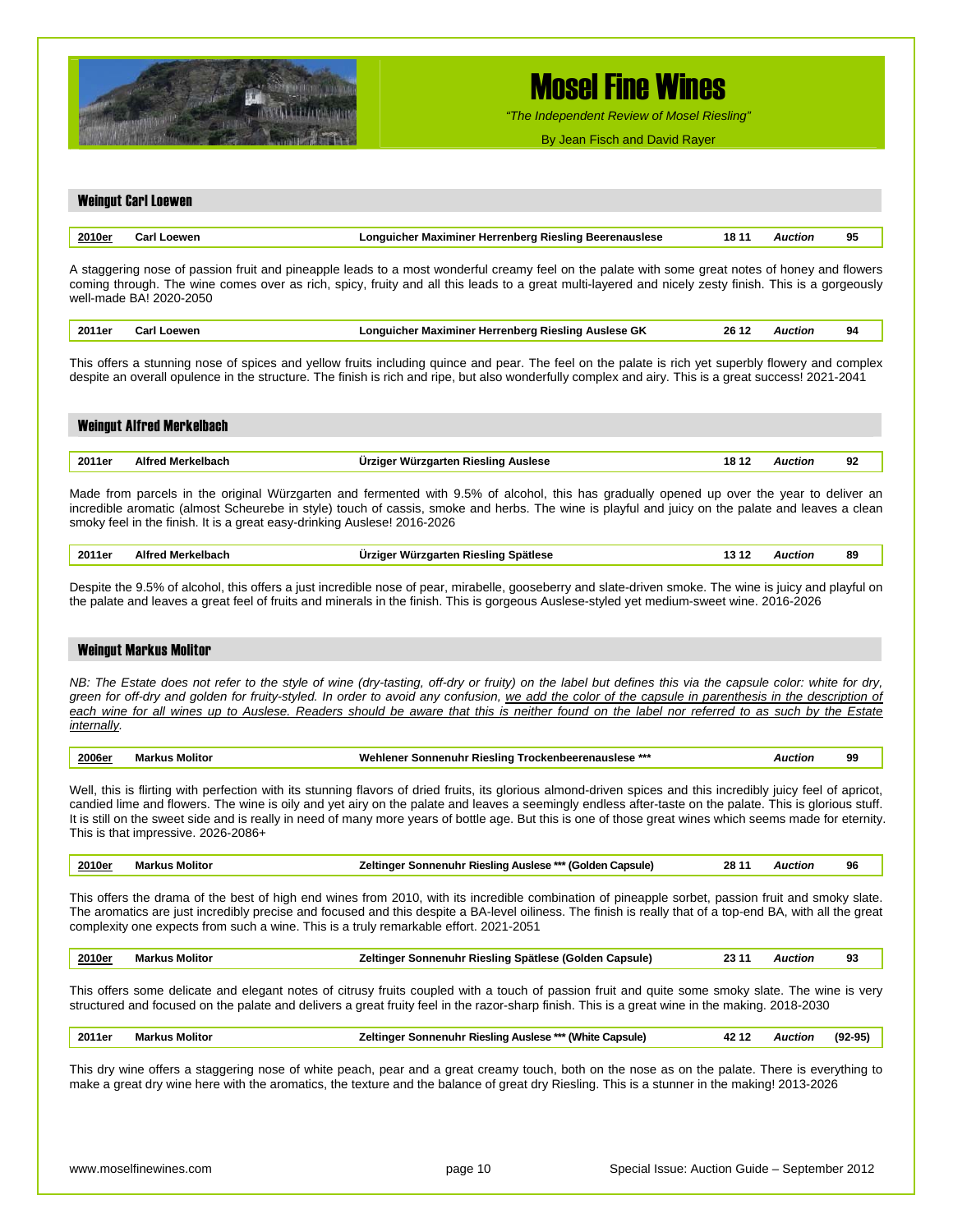

*"The Independent Review of Mosel Riesling"*

By Jean Fisch and David Rayer

## Weingut Paulinshof **2011er Paulinshof Kestener Paulinshofberg Riesling Spätlese Feinherb 06 12** *Auction* **90**  This offers attractive flavors of pear, grapefruit and smoke and delivers these with the chewy structure so typical for young wines from this Estate. The finish is slightly powerful and marked by some sweetness in need of integration. However, this should develop nicely over the few coming years. 2014-2021 Weingut Dr. Pauly-Bergweiler **2011er Dr. Pauly-Bergweiler Bernkasteler alte Badstube am Doctorberg Riesling Auslese Alte Reben 23 12** *Auction* **90**  Still quite reduced, this offers a rich and refined nose driven by dried spices, grapefruit, pear and quince. The wine comes over as smooth and soft on the palate and this impression carries right through the finish, which proves nicely long and opulently fruity. This is a very stylish even if rich expression of Auslese. 2021-2036 **2011er Dr. Pauly-Bergweiler Bernkasteler alte Badstube am Doctorberg Riesling Spätlese Alte Reben 12 12** *Auction* **90**  This offers a gorgeous and aromatic nose of pear, citrus, minerals and laurel. The wine is quite round and powerful on the palate but leaves a classy and refined feel in the finish. 2017-2031 Weingut Rebenhof **2010er Rebenhof Ürziger Würzgarten Riesling Beerenauslese Nr. 14** *Auction* **92**  This offers a fascinating nose of candied pineapple and passion fruit sorbet, with some green herbs adding a touch of freshness to the experience. The wine is rich and oily on the palate and offers a deeply honeyed feel in the long and straight finish. 2018-2030 Weingut FJ Regnery **2011er FJ Regnery Klüsserather Bruderschaft Riesling Auslese Frieda & Greta 14 12** *Auction* **87+**  This comes over as quite ripe on the nose with pungent flavors of pear in alcohol, mirabelle and melon. The wine is smooth and delicately rich on the palate and leaves a clean imprint in the slightly broad finish. This needs some time to find its balance. 2016-2026 Weingut Johann Peter Reinert *NB: All wines by the Estate are bottled under VinoLok, a glass closure system developed by Alcoa which is quite popular in Germany. As this closure system has no long-term track record yet, we take a prudent (and possibly conservative) view on maturity windows.*  **2011er Johann Peter Reinert Kanzemer Altenberg Riesling Auslese 22 12** *Auction* **92**  Bottled under VinoLok, this special selection of berries, harvested on the same day as the regular Altenberg Auslese (AP21), yielded a meager 200 liters. The wine offers a fresh and delicately perfumed nose of passion fruit, pear, melon and minerals. It is rich and smooth on the palate and leaves a clean honeyed scent in the superbly well-balanced after-taste. This is a gorgeous expression of Altenberg. 2016-2021+ **2011er Johann Peter Reinert Ayler Kupp Riesling Spätlese Alte Reben 23 12** *Auction* **90**  Bottled under VinoLok, this is still quite reduced at this stage and needs some time to show some telltale notes of smoke, citrus, grapefruit and minerals. The wine is deliciously light on the palate and offers a smoky and comparatively steely finish which is still on the sweet side. This needs some time to deliver its best. 2015-2021+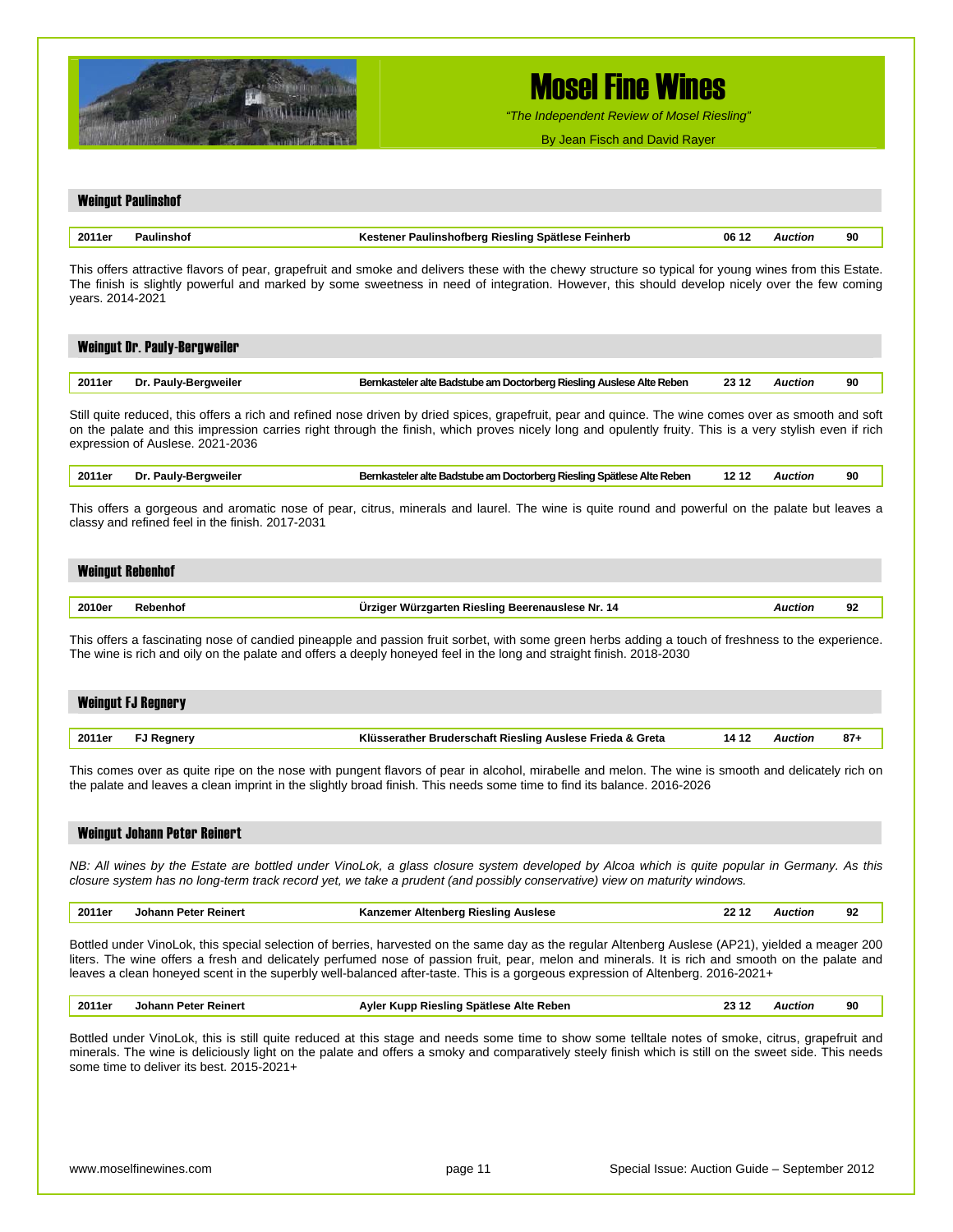

*"The Independent Review of Mosel Riesling"*

By Jean Fisch and David Rayer

| Weingut Stiftung St. Nikolaus-Hospital                                                                                                                                                                                                                          |  |  |  |  |  |  |  |  |  |
|-----------------------------------------------------------------------------------------------------------------------------------------------------------------------------------------------------------------------------------------------------------------|--|--|--|--|--|--|--|--|--|
| <b>Graacher Domprobst Riesling Auslese ***</b><br>90<br>2011er<br><b>St. Nikolaus Hospital</b><br><b>Auction</b><br>13 12                                                                                                                                       |  |  |  |  |  |  |  |  |  |
| This offers a straightforward nose of canned yellow peach, honey and apricot. The wine is rich and well-balanced on the palate with a pressure from<br>the sweetness coming through in the clean finish. This is very attractive in its direct style. 2016-2026 |  |  |  |  |  |  |  |  |  |

|        | <b>Weingut Bernhard Werner</b> |                                             |         |    |
|--------|--------------------------------|---------------------------------------------|---------|----|
|        |                                |                                             |         |    |
| 2011er | Werner                         | <b>Schweicher Annaberg Riesling Auslese</b> | Auction | 88 |

This offers a clean and direct nose with quite some ripe fruits. It is quite rich and ripe on the palate, with juicy notes of minerals and herbs adding some depth to the overall experience. The finish is rich and on the sweet side at this stage. 2021-2036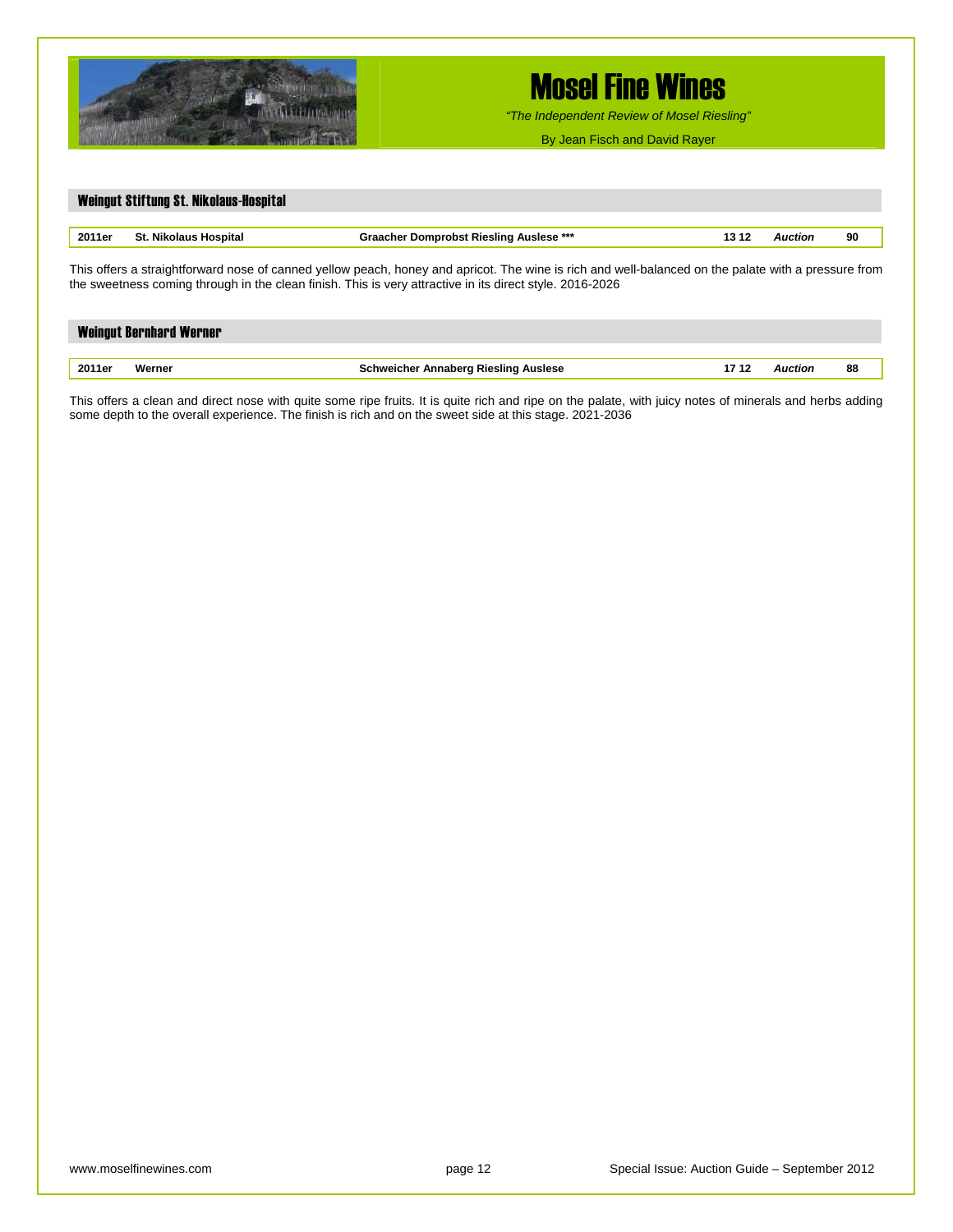

*"The Independent Review of Mosel Riesling"*

By Jean Fisch and David Rayer

### Auction 2012 : Grosser Ring / VDP Wines Guide

#### **Overview**

We provide here a review of wines that will be auctioned off by the Grosser Ring / VDP on September 21, 2012 and that we can recommend on quality grounds. This includes wines from the following Estates (presented in alphabetic order):

|                                      |                   | Koblenz<br><b>Rhine</b>                  |
|--------------------------------------|-------------------|------------------------------------------|
|                                      |                   | .<br>Winningen<br>$\mathbf{A}_{\bullet}$ |
|                                      |                   |                                          |
|                                      |                   |                                          |
| Geltz-Zilliken                       | Saarburg          | <b>Mosel</b>                             |
| <b>Fritz Haag</b>                    | <b>Brauneberg</b> |                                          |
| <b>Reinhold Haart</b>                | Piesport          | Cochem <sup>'</sup>                      |
| von Hövel                            | <b>Oberemmel</b>  |                                          |
| <b>Le Gallais</b>                    | Kanzem            |                                          |
| Karthäuserhof                        | Trier-Eitelsbach  | Graach<br>Wehler<br><b>Bernkastel</b>    |
| <b>Schloss Lieser</b>                | Lieser            | Lieser<br>Brauneberg                     |
| Dr. Loosen                           | <b>Bernkastel</b> | Piesport                                 |
| Egon Müller                          | Wiltingen         |                                          |
| Joh. Jos. Prüm                       | Wehlen            | Trier-Eitelsbach                         |
| <b>Schloss Saarstein</b>             | Serrig            | Trier                                    |
| Willi Schaefer                       | Graach            | Konz-Oberemme                            |
| Wwe Dr. H. Thanisch - Erben Thanisch | <b>Bernkastel</b> | Wiltingen<br>Kanzem                      |
| Wegeler                              | Bernkastel        | Saarburg<br>Serrig                       |
|                                      |                   |                                          |

 $\sum_{n=10}^{\infty}$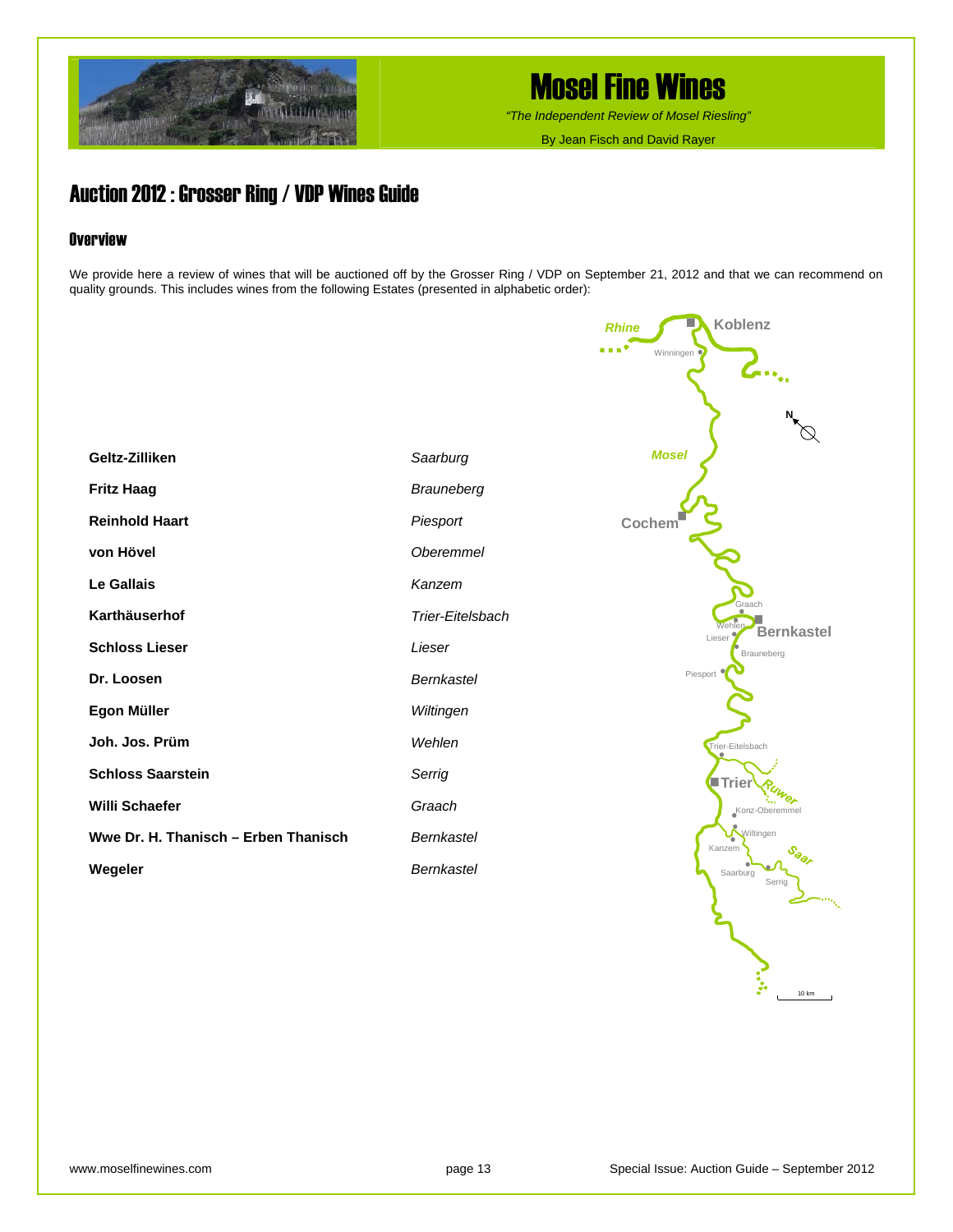

*"The Independent Review of Mosel Riesling"*

By Jean Fisch and David Rayer

#### Tasting Notes by Estates

|        | <b>Weingut Le Gallais</b> |                                                    |         |    |  |  |  |  |
|--------|---------------------------|----------------------------------------------------|---------|----|--|--|--|--|
| 2011er | Le Gallais                | Wiltinger braune Kupp Riesling Auslese GK<br>07 12 | Auction | 97 |  |  |  |  |

Harvested at well above 150° Oechsle, this wine offers a huge dramatic BA-styled nose of pineapple, canned peach, smoke, apricot, gooseberry, almond cake as well as some bakery products. The wine is incredibly intense and oily on the palate in a style more akin of that of an Auslese lange GK or BA. The feel on the palate is however just perfectly well balanced thanks to a subtle touch of acidity which kicks in in the very long and classy finish. This is quite opulent at this stage but will turn in a stunning beauty in a decade or two. This is a great effort! 2026-2051

|        | <b>Weingut Geltz-Zilliken</b> |                                                 |       |         |    |
|--------|-------------------------------|-------------------------------------------------|-------|---------|----|
|        |                               |                                                 |       |         |    |
| 2009er | Geltz-Zilliken                | Saarburger Rausch Riesling Trockenbeerenauslese | 01 10 | Auction | 98 |

A mere 75 liters were made of this nectar boasting a cool 225° Oechsle (the highest ever at the Estate) and what an absolute stunner of a TBA this has turned into! An initial hint of volatile acidity is quickly washed away by powerful and captivating flavors of incredibly pure raisin, dried fruits, date, fig, blood orange marmalade, pear cream, honey, anise, Asian spices and smoke. The intensity on the palate is remarkable and, at this stage nearly painful. The finish is incredibly long with more notes of candied apricot adding a juicy side to the intensity. The sweetness (above 300 g/l) is remarkably well buffered off by firm acidity (nearly 16 g/l!) and just carries the flavors and adds length. This is a terrific TBA and certainly one of the best ever tasted from this Estate. 2019-2069

| 2011er | $- \cdots$<br>`eltz∙<br>'illiken | 02<br>. .<br>Soätlese<br><b>Riesling</b><br>Rausci.<br>лин | Wiction | n٠<br>ູ |
|--------|----------------------------------|------------------------------------------------------------|---------|---------|
|        |                                  |                                                            |         |         |

Despite being made from clean grapes, this offers a delicately vanilla and honey touch as well as the telltale ripe expression of Rausch, with pear, quince but also fresh green herbs, spices and smoke. The wine is quite powerful on the palate but remains elegant with even a touch of raciness coming through in the finish. This gorgeous Auslese-styled wine should age gracefully for many years to come. 2017-2041

|        | <b>Weingut Fritz Haag</b> |                                                         |       |         |    |
|--------|---------------------------|---------------------------------------------------------|-------|---------|----|
|        |                           |                                                         |       |         |    |
| 2011er | <b>Fritz Haag</b>         | Brauneberger Juffer-Sonnenuhr Riesling Auslese lange GK | 15 12 | Auction | 95 |

Golden-yellow in color, this offers a most glorious tension between exotic zest and garden fruit ripeness on the nose including passion fruit, apricot, pear, mirabelle, gooseberry, honey and pineapple, all wooing for attention. The feel on the palate is ripe and rich, yet remains focused. And then a great expression of whipped cream and apricot sorbet comes through and lifts up the otherwise somewhat honeyed and sweet BA-styled finish. This is superbly well made but patience is required. 2026-2051

| Spätlese<br>2011er<br>Haag<br>.rauneberger<br>. Juffer-Sonnenuhr Riesling '<br>'rit<br>14<br>Auction<br>. .<br>. | 98 |
|------------------------------------------------------------------------------------------------------------------|----|
|------------------------------------------------------------------------------------------------------------------|----|

Well, what it there to say: from the moment one gets one nose in the glass, it is clear that Oliver Haag has crafted something very special here. Not because it is dramatic, ostentatious, out of whack or crazy. No, just because this wine epitomizes all the greatness of top Haag wines. The nose is just incredibly pure, with the juiciest of white peach and pear cream paired with the telltale touch of freshly whipped cream. Some delicate notes of pear and citrusy fruits add a sensation of depth without ever compromising the utter feeling of precision and balance. One needs to forget about the word Spätlese on the label as this wine is smooth, intense and rich on the palate yet it remains perfectly balanced, offering the typical clean flavors of a great feine Auslese. The finish is just to die for, being incredibly long, juicy, floral and herby. This is a very special wine! 2021-2051

| <b>Weingut Reinhold Haart</b> |                       |                                        |       |                |    |  |  |  |  |
|-------------------------------|-----------------------|----------------------------------------|-------|----------------|----|--|--|--|--|
|                               |                       |                                        |       |                |    |  |  |  |  |
| 2010er                        | <b>Reinhold Haart</b> | Wintricher Ohligsberg Riesling Eiswein | 22 11 | <b>Auction</b> | 95 |  |  |  |  |
|                               |                       |                                        |       |                |    |  |  |  |  |

Harvested at over 200° Oechsle at –15°C (5°F) on December 3, this offers the telltale dramatic Ohligsberger touch of blood orange, yellow peach and exotic fruits wrapped in a scent of dried herbs, earth and a hint of volatile acidity. The wine is electrifyingly racy on the palate and the finish is driven by more zesty acidity and juicy, sorbet-styled fruits. The acidity is really structuring this wine (no wonder, at a whopping 20 g/l!) and, as it is quite irresistible already at this young age, we would opt to enjoy in its youthful stage. Now-2020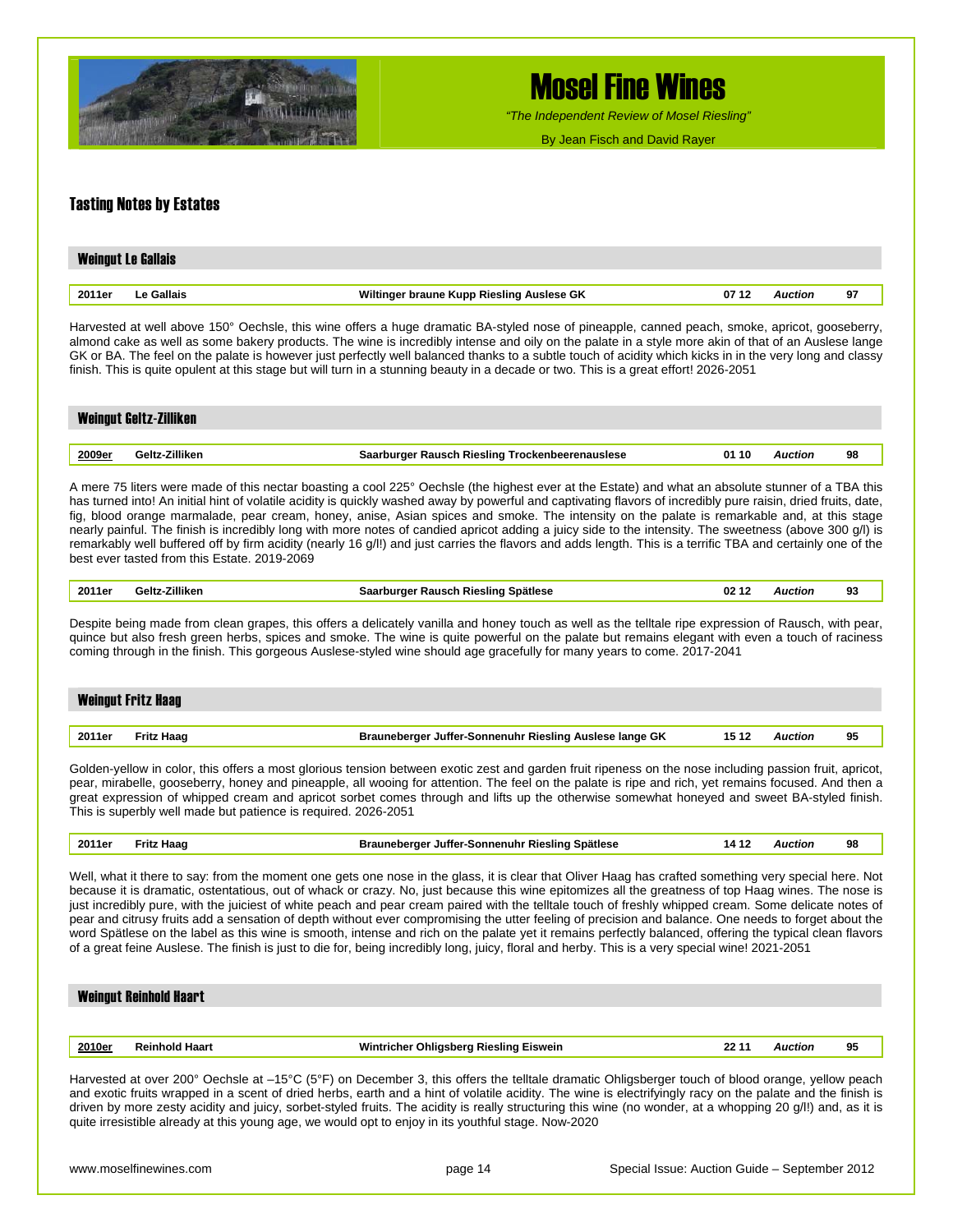

*"The Independent Review of Mosel Riesling"*

By Jean Fisch and David Rayer

### Weingut von Hövel **2010er von Hövel Kanzemer Hörecker Riesling Beerenauslese 12 11** *Auction* **94**  Despite having been harvested with over 200° Oechsle, this stunning effort tastes every bit as juicy as one would expect from a light BA, with great notes of honeyed spices, apricot, grapefruit, passion fruit and minerals bringing a fresh side to the underlying notes of apricot and honey. The feel on the palate is concentrated without being unduly oily and the finish is just incredibly mouth-watering thanks to the particularly Eiswein-like acidity of the 2010 vintage. This tour de force of a BA is quite a success! 2021-2041 Weingut Karthäuserhof **2011er Karthäuserhof Eitelsbacher Karthäuserhofberg Riesling Auslese Nr. 18** *Auction* **93**  This offers a great, subtle and delicate nose of fine smoke, floral notes, pink grapefruit, redcurrant as well as melon, pear, honey, gooseberry and fresh herbs. Despite the relatively ripe flavors of fruits on the palate (driven by mango and yellow peach), the delicate touch of acidity brings a feeling of elegance and smoothness to the wine and adds to the classy side of this wine. This is a great Auslese in the making! 2021-2041 Weingut Schloss Lieser **2011er Schloss Lieser Brauneberger Juffer-Sonnenuhr Riesling Auslese lange GK 18 12** *Auction* **97**  Wow, what a wine! This is driven by a most pure, elegant and gorgeous nose of coconut, pineapple and whipped cream. The wine is superbly silky and creamy on the palate, where delicate notes of honeyed fruits and apricot flower woo for attention. The finish is rich, honeyed and hauntingly creamy. But this richness is nicely balanced out by some superbly zesty acidity. This is a great success! 2021-2051 **2011er Schloss Lieser Brauneberger Juffer-Sonnenuhr Riesling Spätlese 17 12** *Auction* **92**  Still very much reduced, this offers a deep and powerful nose of slightly honeyed pineapple, pear and spices. There is quite some acidic grip to give structure to the palate. This firm steely feel then leads to a long, powerful and delicately perfumed finish in which more notes of fruits come through. This multi-layered wine is still very much work in progress and, more than maybe other in 2011, really needs bottle age to find its balance. 2021- 2036 Weingut Dr. Loosen **2011er Dr. Loosen Erdener Prälat Riesling Auslese lange GK** *Auction* **(94-96)** Harvested with 145-150° Oechsle, this already comparatively deep golden colored wine offers a stunning nose driven by almond paste and marzipan, date, pineapple and quince. The feel on the palate is rich and soft but is also lifted by a delicately tickly acidity which brings some extra dimension to the BA-styled aromatics. This is a gorgeous and superbly balanced Prälat and a great tribute to how well this vineyard absorbs botrytis and high Oechsle degrees. 2021-2051 **2011er Dr. Loosen Ürziger Würzgarten Riesling Spätlese GK** *Auction* **(92-94)** This offers typical clean Auslese-styled flavors of gooseberry, fresh herbs, pineapple and peach. The wine is quite opulent on the palate but the aromatic precision gives it freshness. The finish is smooth and long and underlines the Auslese character of this outstanding wine. This should age effortlessly for several decades. 2021-2041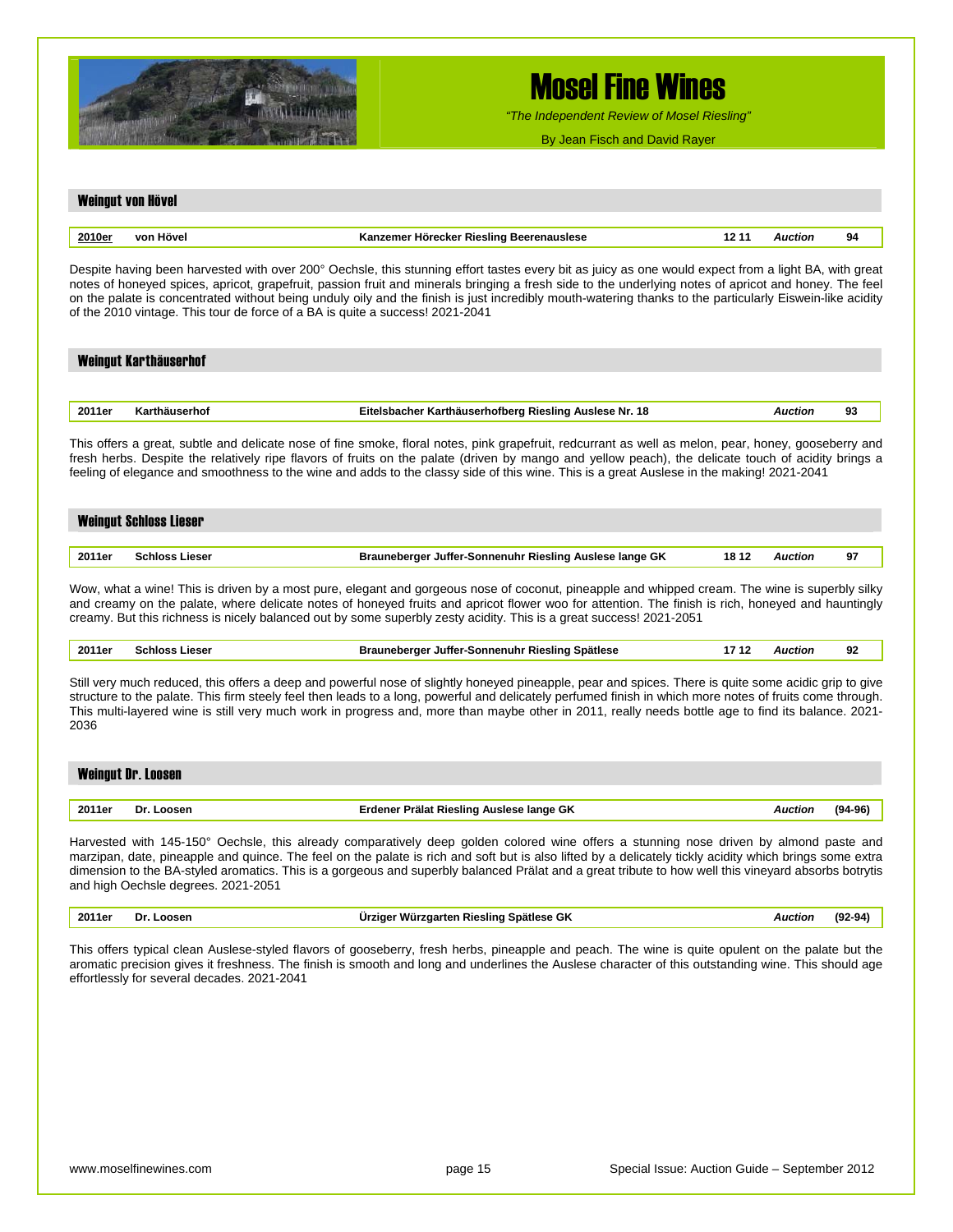

Weingut Egon Müller

## Mosel Fine Wines

*"The Independent Review of Mosel Riesling"*

By Jean Fisch and David Rayer

### **2011er Egon Müller Scharzhofberger Riesling Spätlese 05 12** *Auction* **96**  This offers a superbly fresh and elegantly restrained nose of gooseberry, pink grapefruit, passion fruit, fresh herbs and anise. The wine is wellbalanced on the palate and delivers great mouth-watering and mineral-driven flavors in a true Spätlese style. The finish is zesty and spicy. This is a great effort made in a style much akin to that of the gloriously fresh 2009 (even if the concentration and the Auslese feeling is higher) than the richer 2007. This is a gorgeous wine in the making. 2021-2041 Weingut Joh. Jos. Prüm **2000er Joh. Jos. Prüm Wehlener Sonnenuhr Riesling Beerenauslese lange GK 11 12** *Auction* **95** Already quite dark in color (as are many high end wines from 2000), this offers a ostentatiously opulent nose of oriental dessert with almond, nut, dried fruits, saffron and other refined spices in a style not unlike that of the great 1970. The feel on the palate is delicately oxidative, with superb notes of cognac, date, plum, blood orange and candied citrusy fruits. The finish is oily yet, as so often with Prüm BAs, incredibly focused. This is a gorgeous BA to wind down on a cold winter night. Now-2020+ **2011er Joh. Jos. Prüm Wehlener Sonnenuhr Riesling Auslese lange GK** *Auction* **98**

Harvested well into BA category, this offers deep flavors of apricot, acacia honey, pear puree and quince as well as more delicate flavors coming from cassis, green herbs and undercooled fruits. The wine exhibits an almost oily structure (not unlike that of a BA or a TBA) yet remains sharp and structured. All this leads to a superbly well-integrated feel of dried fruits, raisin, pear and herbs in the long finish. This almost TBA–dramatic expression of Wehlener Sonnenuhr will be irresistible in a few decades. 2031-2061

| 2011er | Prüm<br>ءما.<br>Joh | ""ehlener<br>onnenuhr<br><b>Rieslind</b><br>Auslese GK | 6800 | ΩO<br>აა. |
|--------|---------------------|--------------------------------------------------------|------|-----------|
|        |                     |                                                        |      |           |

Harvested well into BA level, this wine is quite marked by rather ripe notes of honey, quince, pineapple and some candied and dried fruits. Despite the opulence on the nose, the feel on the palate is sharp and, dare we say, nearly painful in precision at first, before a most superbly well-integrated feel of focused sweetness kicks in and brings more drama to the scents of candied fruits, honey and smoke in the long finish. This is much riper and much more BA in style than usual auction GK produced by this House. But lovers of this dramatic style of wine should keep a close eye on this effort as it promises to be spectacular and even exceed our expectations at maturity! 2021-2051

|  | 2011er | .Ioh<br>Prüm<br>.los | Wehlener<br><sup>.</sup> Riesling Auslese<br>Sonnenuhr<br>--<br>. | Auctior<br>. | Ω.<br>. . |
|--|--------|----------------------|-------------------------------------------------------------------|--------------|-----------|
|--|--------|----------------------|-------------------------------------------------------------------|--------------|-----------|

Still quite loaded by CO2, this offers a show-stopping and incredibly subtle and refreshing nose of peach skin, pear, grapefruit, coconut, pineapple and gooseberry. The aromatic precision on the palate is staggering, and the finish is to die for, with a great delicate feel of creamy yet undercooled fruits. This is a stunning effort in the making! 2021-2041

**2011er Joh. Jos. Prüm Wehlener Sonnenuhr Riesling Spätlese** *Auction* **95**

This wine is remarkably open for a young Prüm and seduces one with delicately flowery and spicy scents of cassis, ripe pear, melon, gooseberry and passion fruit. The wine is remarkably light and fresh on the palate (where, at this early stage, notes of fermentation still overtone the aromatic profile) but what is most remarkable about this Spätlese is how light and elegant it comes over in the finish, even though it is really a light Auslese in terms of structure. This is a gorgeous wine in the making! 2021-2036

| <b>Weingut Schloss Saarstein</b> |                          |                                                  |       |                |    |  |  |
|----------------------------------|--------------------------|--------------------------------------------------|-------|----------------|----|--|--|
| 2011er                           | <b>Schloss Saarstein</b> | Serriger Schloss Saarsteiner Riesling Auslese GK | 15 12 | <b>Auction</b> | 94 |  |  |

Well, this is a great wine driven by mouthwatering notes of anise, smoke and gooseberry immersed into a sea of passion fruit, yellow peach and citrus. A touch of honey comes through on the palate which adds a dimension to the overall feel without affecting the sensation of zesty freshness. This is a gorgeously well-made and juicy Auslese. 2021-2041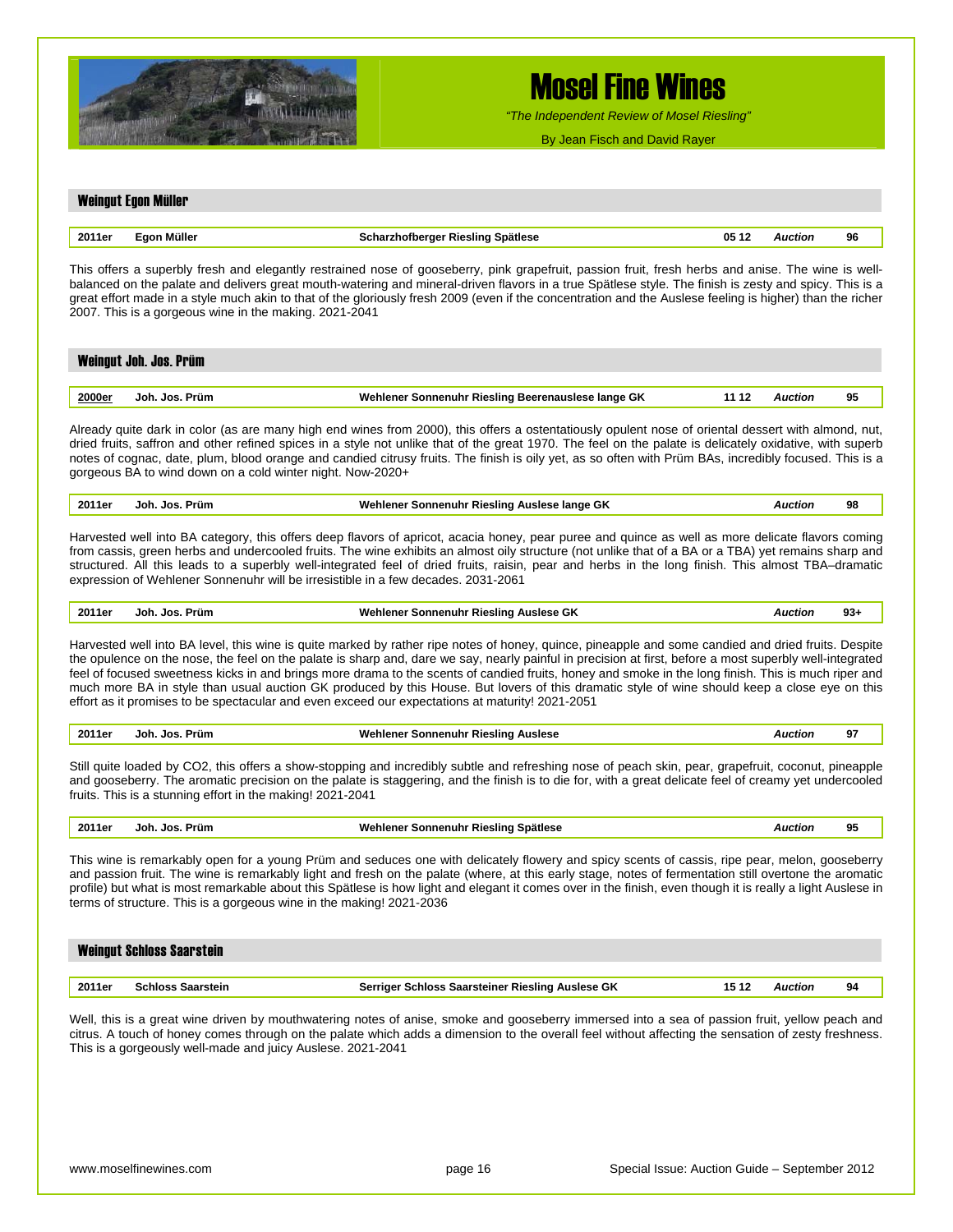

*"The Independent Review of Mosel Riesling"*

By Jean Fisch and David Rayer

#### Weingut Willi Schaefer

| 2011er | <b>MAZELES</b><br>ומזפג | <b>Auslese</b><br><b>Rieslind</b> | 15<br> | Allction | 95 |
|--------|-------------------------|-----------------------------------|--------|----------|----|
|        |                         |                                   |        |          |    |

Still quite marked by notes of reduction, this offers a great nose of pineapple, melon, pear and acacia honey. The feel on the palate is precise and clean, with further notes of ripe fruits adding depth to the overall rich and comparatively broad experience (at least by Willi Schaefer standards). The finish is sublime, leaving a long ethereal feel of ripe fruits and herbs on the palate. This is a gorgeously well-made Auslese. 2021-2041

| 2011e | . | Spätlese<br>…eslind ''<br>. | 09<br>. .<br>$\sim$ $\sim$ | . | n.<br>- |
|-------|---|-----------------------------|----------------------------|---|---------|
|       |   |                             |                            |   |         |

This offers a most beautiful nose of white peach, pear, melon and a hint of passion fruit. The wine is superbly well balanced on the palate, with great freshness and finesse. The finish is long, pure and fresh, and remains very much Spätlese in style. This is a great effort made in a precise and easy-to-drink style. 2018-2031

### Weingut Wwe Dr. H. Thanisch – Erben Thanisch **2011er Wwe Dr. H. Thanisch – Erben Thanisch Berncasteler Doctor Riesling Auslese lange GK** *Auction* **(95-97)**  This offers a great nose of pear, melon, mirabelle and grapefruit as well as other citrusy fruit. The wine is very baroque in style and impresses

through its great focused version of Rheingau complexity and opulence. The finish is smooth, balanced and refined. This is clearly a special effort but one which could actually turn out to be exceptionally good. It is that impressive at this stage! 2021-2051

**2011er Wwe Dr. H. Thanisch – Erben Thanisch Berncasteler Doctor Riesling Spätlese 09 12** *Auction* **92** 

This shines immediately through its captivating nose of pear, grapefruit and under-ripe pineapple immersed into a sea of smoke, anise and herbs. The feel on the palate is surprisingly firm and structured, and shows the presence of a solid Auslese. This feel of power carries over to the finish, where a touch of subtler notes of minerals and further herbs buffer off the "baby fat" so often found in young Doctor wines. This will happily repay a little bit of bottle aging in order to gain in presence and precision. 2021-2041

| <b>Weingut Wegeler</b> |         |                                          |       |         |        |  |  |
|------------------------|---------|------------------------------------------|-------|---------|--------|--|--|
| 2011er                 | Wegeler | Bernkasteler Doctor Riesling Spätlese GK | l3 12 | Auction | $91 +$ |  |  |

Quite Auslese in style, this offers a delicious and typical nose of canned peach as well as grapefruit and pineapple. The wine is nicely spicy and elegant on the palate and leaves a clean and fresh feel in the somewhat reduced finish. We would not be surprised it this will significantly gain in aromatic precision with further bottle aging and thereby eventually warrant a higher rating. 2021-2041